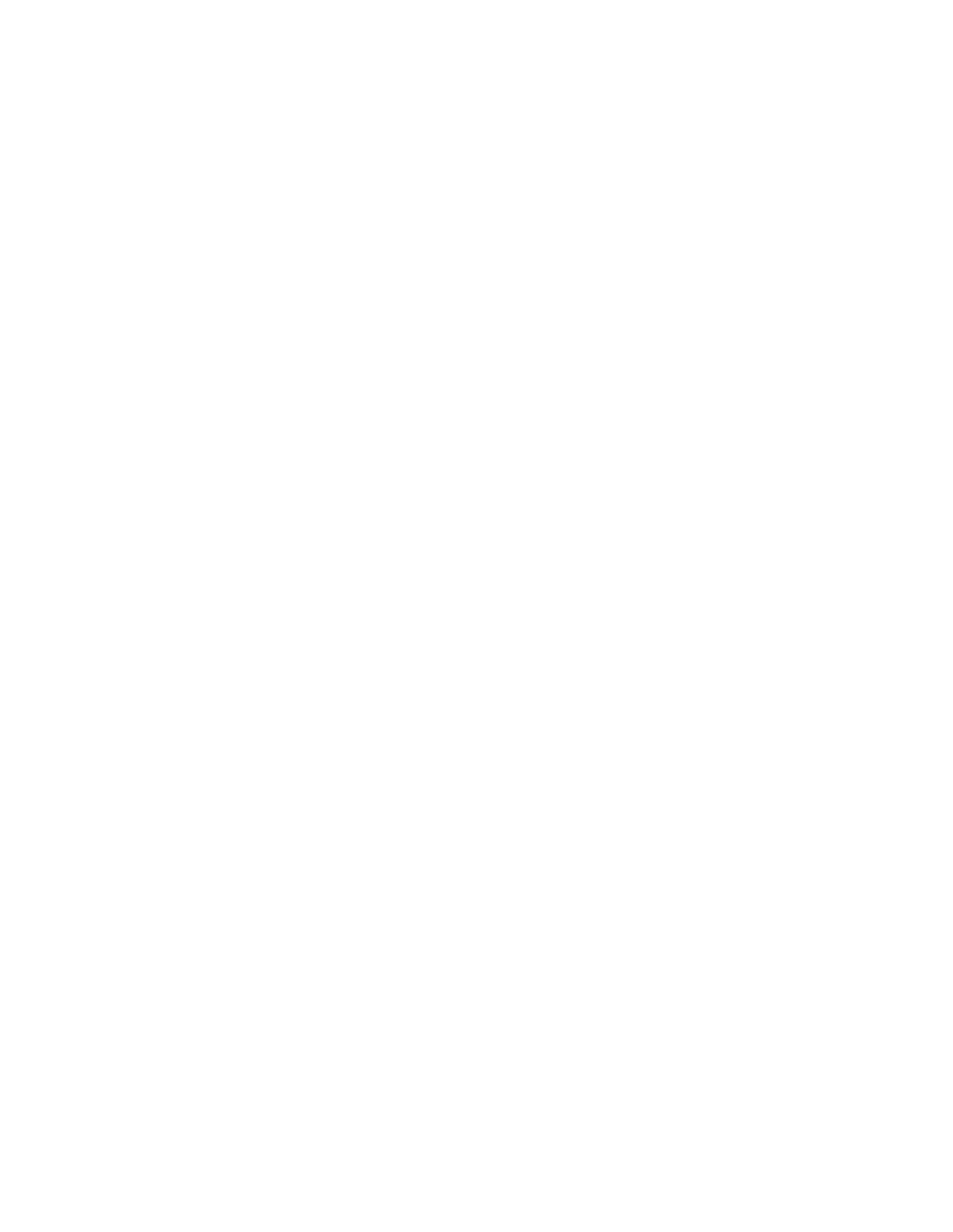# **TABLE DES MATIÈRES**

[Introduction](#page-3-0)

[Personal Income Tax Measures](#page-4-0) [Business Income Tax Measures](#page-7-0) [International Taxation](#page-13-0) [Sales and Excise Tax Measures](#page-13-1) [Other Measures](#page-16-0) [Appendix](#page-17-0)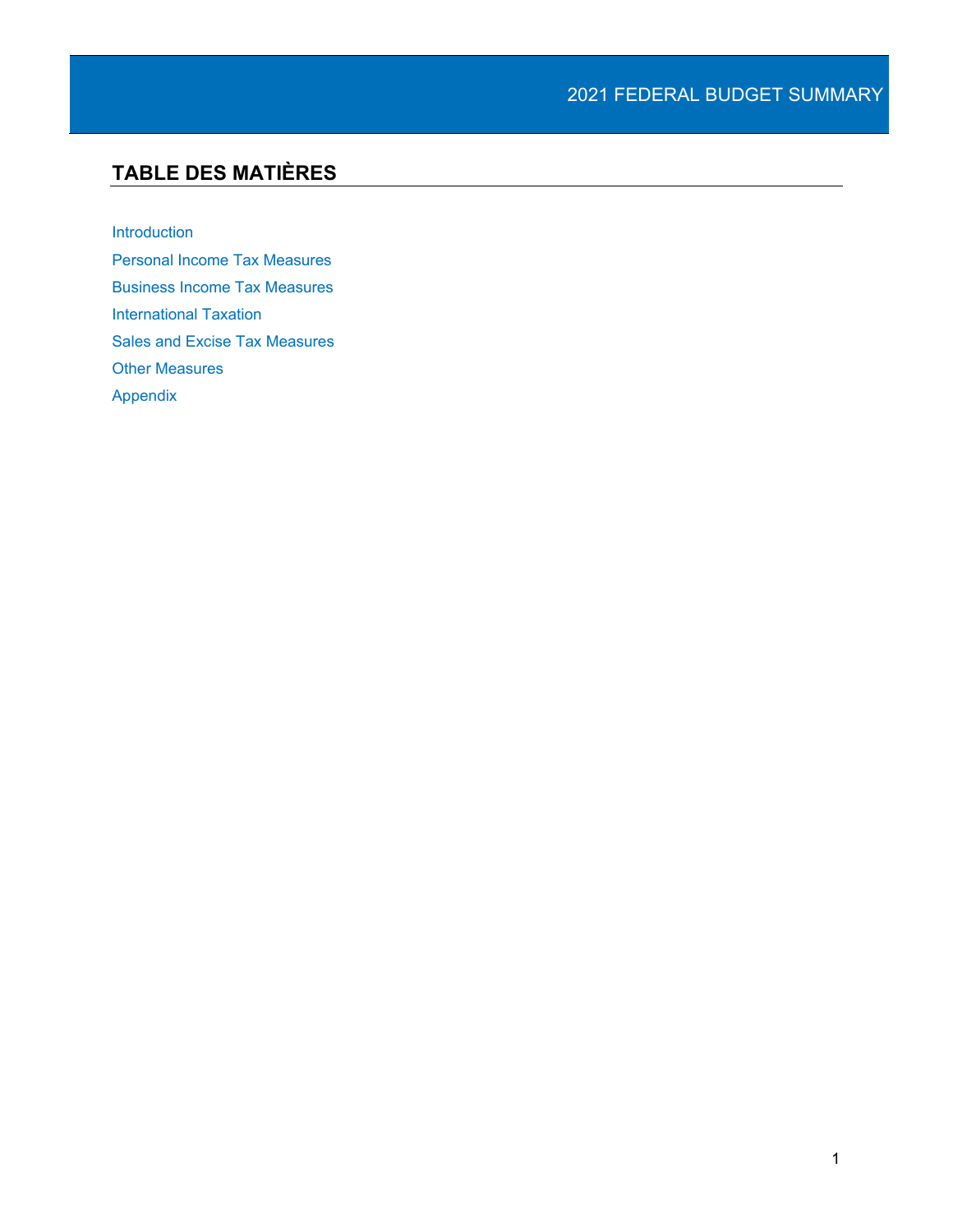## <span id="page-3-0"></span>**INTRODUCTION**

On April 19, 2021, Deputy Prime Minister and Minister of Finance, Chrystia Freeland, presented Budget 2021: *A Recovery Plan for Jobs, Growth, and Resilience*.

The budget proposes to extend business and income support measures through to the fall and provides for investments to create jobs. It also aims to fight climate change and support small and medium-sized businesses through several transformative programs.

**Here are the highlights of the 2021 budget.**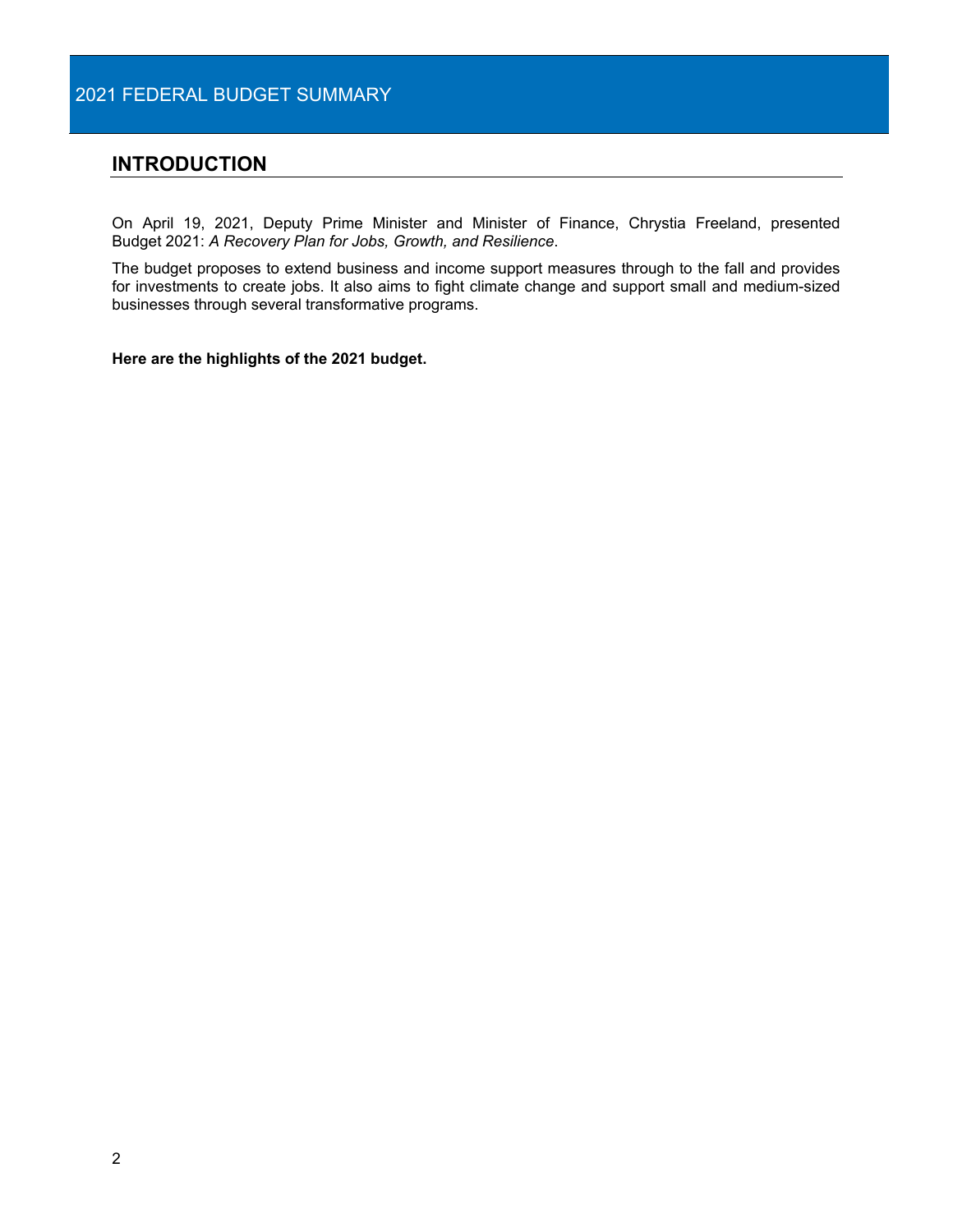## <span id="page-4-0"></span>**PERSONAL INCOME TAX MEASURES**

## **Increasing Old Age Security for Canadians 75 and Over**

The budget proposes to meet provide a one-time payment of \$500 in August 2021 to Old Age Security (OAS) pensioners who will be 75 or over as of June 2022.

The budget then proposes to introduce legislation to increase regular OAS payments for pensioners 75 and over by 10% on an ongoing basis as of July 2022. This would provide additional benefits of \$766 to full pensioners in the first year and indexed to inflation going forward.

## **Disability Tax Credit**

To be eligible for the Disability Tax Credit (DTC), an individual must have a certificate confirming that they have a severe and prolonged impairment in physical or mental functions.

## **Mental Functions Necessary for Everyday Life**

To ensure that the eligibility criteria for the DTC better articulate the range of mental functions necessary for everyday life, the budget proposes that, for the purposes of the DTC, mental functions necessary for everyday life include:

- > attention;
- > concentration;
- > memory;
- > judgement;
- > perception of reality;
- > problem-solving;<br>> goal-setting;
- > goal-setting;
- > regulation of behaviour and emotions;
- > verbal and non-verbal comprehension; and
- > adaptive functioning.

## **Life-Sustaining Therapy**

To better recognize the aspects of therapy for the purposes of calculating time spent on therapy, the budget proposes to:

> allow reasonable time spent determining dietary intake and/or physical exertion to be considered part of the therapy, where this information is essential to, and is undertaken for the purpose of, determining the dosage

of medication that must be adjusted on a daily basis;

- > clarify that the exclusion of time for medical appointments does not apply to appointments to receive therapy or to determine the daily dosage of medication;
- > provide that the exclusion of time for recuperation after therapy does not apply to medically required recuperation; and
- > in the case of therapy that requires the daily consumption of a medical food or medical formula to limit intake of a particular compound to levels required for the proper development or functioning of the body, allow reasonable time spent on activities that are directly related to the determination of the amount of the compound that can be safely consumed to be considered part of the therapy.

The budget also proposes that:

- > the time reasonably required by another person to assist the individual in performing and supervising the therapy would be allowed to be counted;
- > the requirement that therapy be administered at least three times each week be reduced to two times each week. The requirement that therapy be of a duration averaging not less than 14 hours a week would remain unchanged.

These proposed changes would apply to the 2021 and subsequent taxation years, in respect of DTC certificates filed with the Minister of National Revenue on or after Royal Assent.

## **Canada Workers Benefit**

The budget proposes to enhance the Canada Workers Benefit (CWB) starting in 2021. This enhancement would increase:

- > the phase-in rate from 26% to 27% for single individuals without dependants as well as families;
- > the phase-out thresholds from \$13,194 to \$22,944 for single individuals without dependants and from \$17,522 to \$26,177 for families; and
- > the phase-out rate from 12% to 15%.

Corresponding changes would be made to the disability supplement's phase-in and reduction rates as well as the reduction threshold.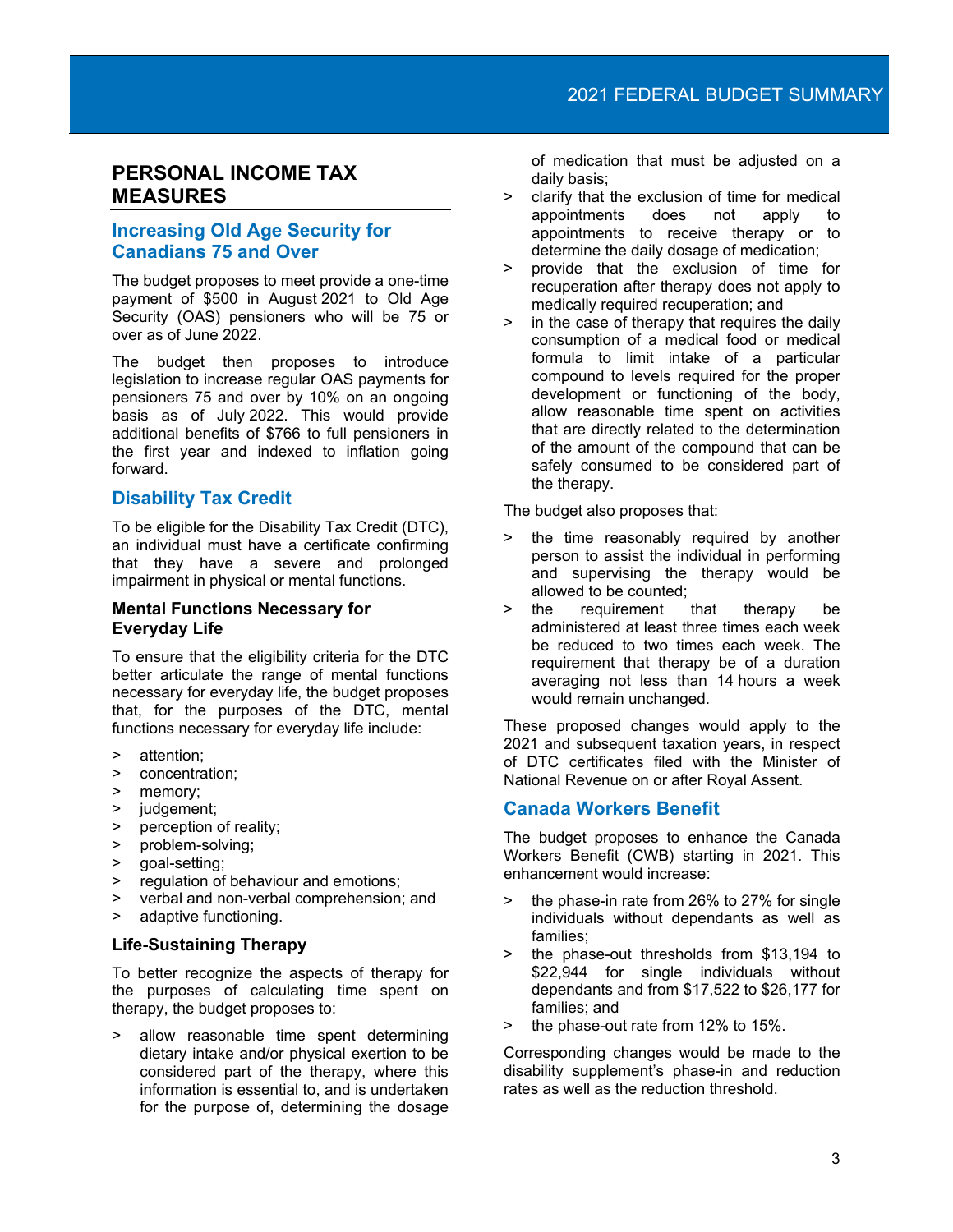To improve work incentives for secondary earners in a couple, the budget also proposes to introduce a "secondary earner exemption" to the CWB, a special rule for individuals with an eligible spouse. This would allow the spouse or commonlaw partner with the lower working income to exclude up to \$14,000 of their working income in the computation of their adjusted net income, for the purpose of the CWB phase-out.

These measures would apply to the 2021 and subsequent taxation years. Indexation of amounts relating to the CWB would continue to apply after the 2021 taxation year, including the secondary earner exemption.

## **Northern Residents Deductions**

The budget proposes to expand access to the travel component of the Northern Residents Deductions. Under the new approach, subject to the other restrictions noted above, a taxpayer would have the option to claim, in respect of each of the taxpayer and each "eligible family member", up to:

- the amount of employer-provided travel benefits the taxpayer received in respect of travel by that individual; or
- > a \$1,200 standard amount that may be allocated across eligible trips taken by that individual.

After application of the 50% factor for residents of the Intermediate Zone, the second limit effectively becomes a \$600 standard amount.

For these purposes, an eligible family member would be an individual living in the taxpayer's household who is:

- the spouse or common-law partner of the taxpayer;
- a child of the taxpayer (including a child of the taxpayer's spouse or common-law partner) under the age of 18; or
- another individual who is related to the taxpayer and who is wholly dependent on the taxpayer (and/or on the taxpayer's spouse or common-law partner) for support, and who is, except in the case of a parent or grandparent of the taxpayer, so dependent by reason of mental or physical infirmity.

The budget proposes that across all taxpayers in a given individual's household, a maximum of two trips taken by that individual would be

allowed to be claimed in total for non-medical personal travel in a year. A taxpayer would continue to be able to claim any number of trips for medical purposes.

Claims for a given trip would be limited to the least of:

- > the amount of the employer-provided travel benefit received in respect of the trip or the amount allocated to that particular trip by the taxpayer out of the \$1,200 standard amount;
- > the total travel expenses paid for that trip; and
- > the cost of the lowest return airfare to the nearest designated city.

This measure would apply to the 2021 and subsequent taxation years.

## **Postdoctoral Fellowship Income**

The budget proposes to include postdoctoral fellowship income in "earned income" for RRSP purposes.

This measure would apply in respect of postdoctoral fellowship income received in the 2021 and subsequent taxation years. This measure would also apply in respect of postdoctoral fellowship income received in the 2011 to 2020 taxation years, where the taxpayer submits a request in writing to the Canada Revenue Agency for an adjustment to their RRSP room for the relevant years.

## **Tax Treatment of COVID-19 Benefit Amounts**

The budget proposes to allow individuals the option to claim a deduction in respect of the repayment of a COVID-19 benefit amount in computing their income for the year in which the benefit amount was received rather than the year in which the repayment was made. This option would be available for benefit amounts repaid at any time before 2023.

For these purposes, COVID-19 benefits would include:

- > Canada Emergency Response Benefits/ Employment Insurance Emergency Response Benefits;
- > Canada Emergency Student Benefits;
- > Canada Recovery Benefits;
- > Canada Recovery Sickness Benefits; and
- > Canada Recovery Caregiving Benefits.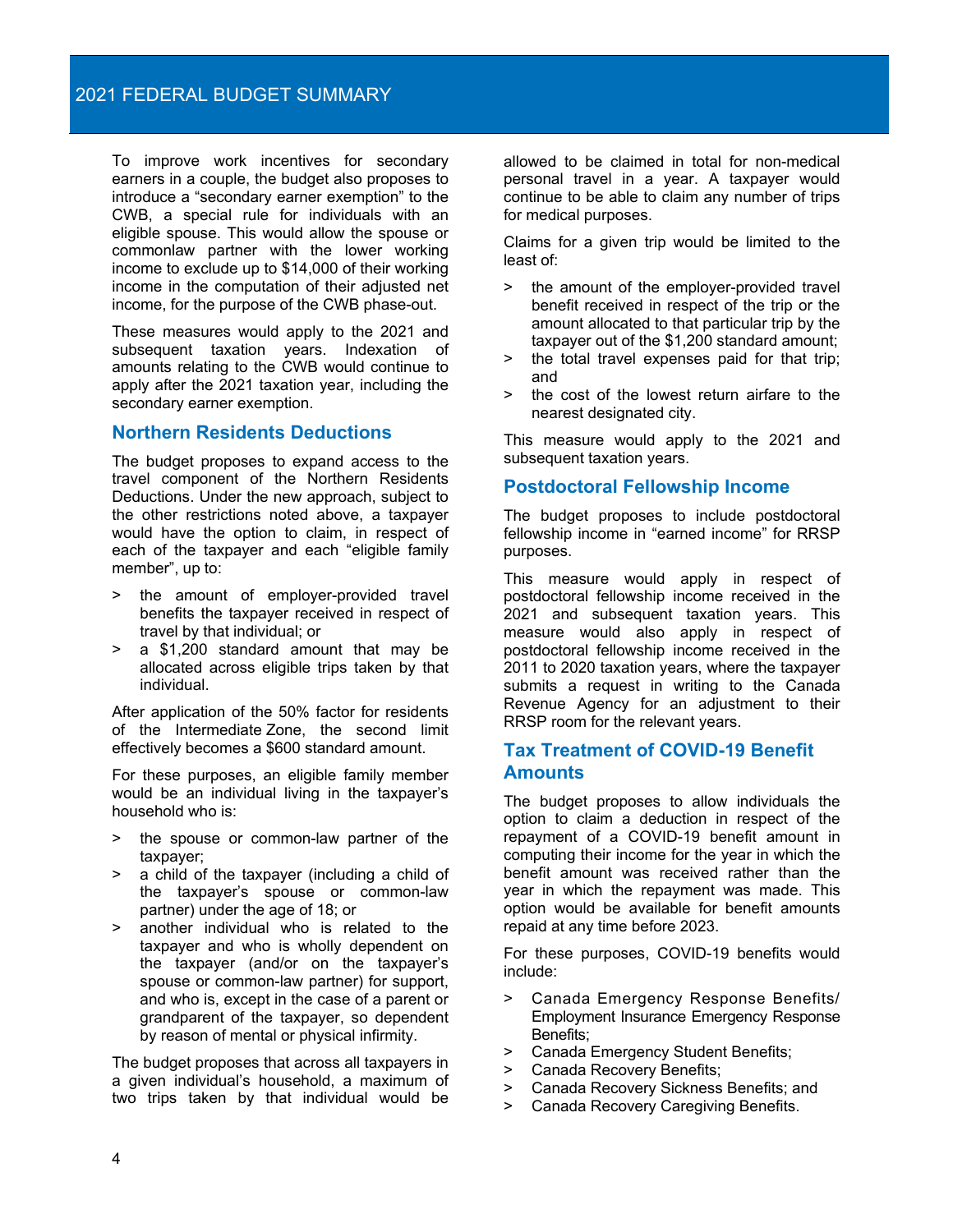An individual who makes a repayment, but who has already filed their income tax return for the year in which the benefit was received, would be able to request an adjustment to the return for that year.

The budget also proposes to ensure that the COVID-19 benefit amounts noted above, and similar provincial or territorial benefit amounts, are included in the taxable income of those individuals who reside in Canada but are considered non-resident persons for income tax purposes. As a result, COVID-19 benefits received by these non-resident persons would be taxable in Canada in a manner generally similar to employment and business income earned in Canada.

## **Fixing Contribution Errors in Defined Contribution Pension Plans**

The budget proposes to provide more flexibility to plan administrators of defined contribution pension plans to correct for both undercontributions and over-contributions.

This measure would apply in respect of additional contributions made, and amounts of over-contributions refunded, in the 2021 and subsequent taxation years.

## **Registration and Revocation Rules Applicable to Charities**

The budget proposes to amend the *Income Tax Act* in order to:

- > allow for the immediate revocation of charitable status for organizations listed as a terrorist entity;
- > prevent individuals with a known history of supporting terrorism from becoming a director, trustee, or similar official of a registered charity;
- > allow for the revocation of charitable status when a charity provides false statements for the purpose of maintaining their registration.

All these amendments would apply on Royal Assent.

## **Electronic Filing and Certification of Tax and Information Returns**

## **Default Method of Correspondence**

#### *Notices of Assessment*

The budget proposes to provide the CRA with the ability to send certain notices of assessment electronically without the taxpayer having to authorize the CRA to do so. This proposal would apply in respect of individuals who file their income tax return electronically and those who employ the services of a tax preparer that files their income tax return electronically.

This measure would come into force on Royal Assent of the enacting legislation.

## **Correspondence with Businesses**

The budget proposes to change the default method of correspondence for businesses that use the CRA's My Business Account portal to electronic only. However, businesses could still choose to also receive paper correspondence.

This measure would come into force on Royal Assent of the enacting legislation.

## **Information Returns**

The budget proposes to allow issuers of T4A (Statement of Pension, Retirement, Annuity and Other Income) and T5 (Statement of Investment Income) information returns to provide them electronically without having to also issue a paper copy and without the taxpayer having to authorize the issuer to do so.

This measure would apply in respect of information returns sent after 2021.

#### **Electronic Filing Thresholds**

## *Tax Preparers*

The budget proposes to amend the rule that requires professional preparers of income tax returns to file electronically where they prepare more than 10 income tax returns of corporations or 10 income tax returns of individuals (other than trusts) to apply instead where they file more than 5 of either type of return for a calendar year. Furthermore, the exception for trusts would be removed.

These measures would apply in respect of calendar years after 2021.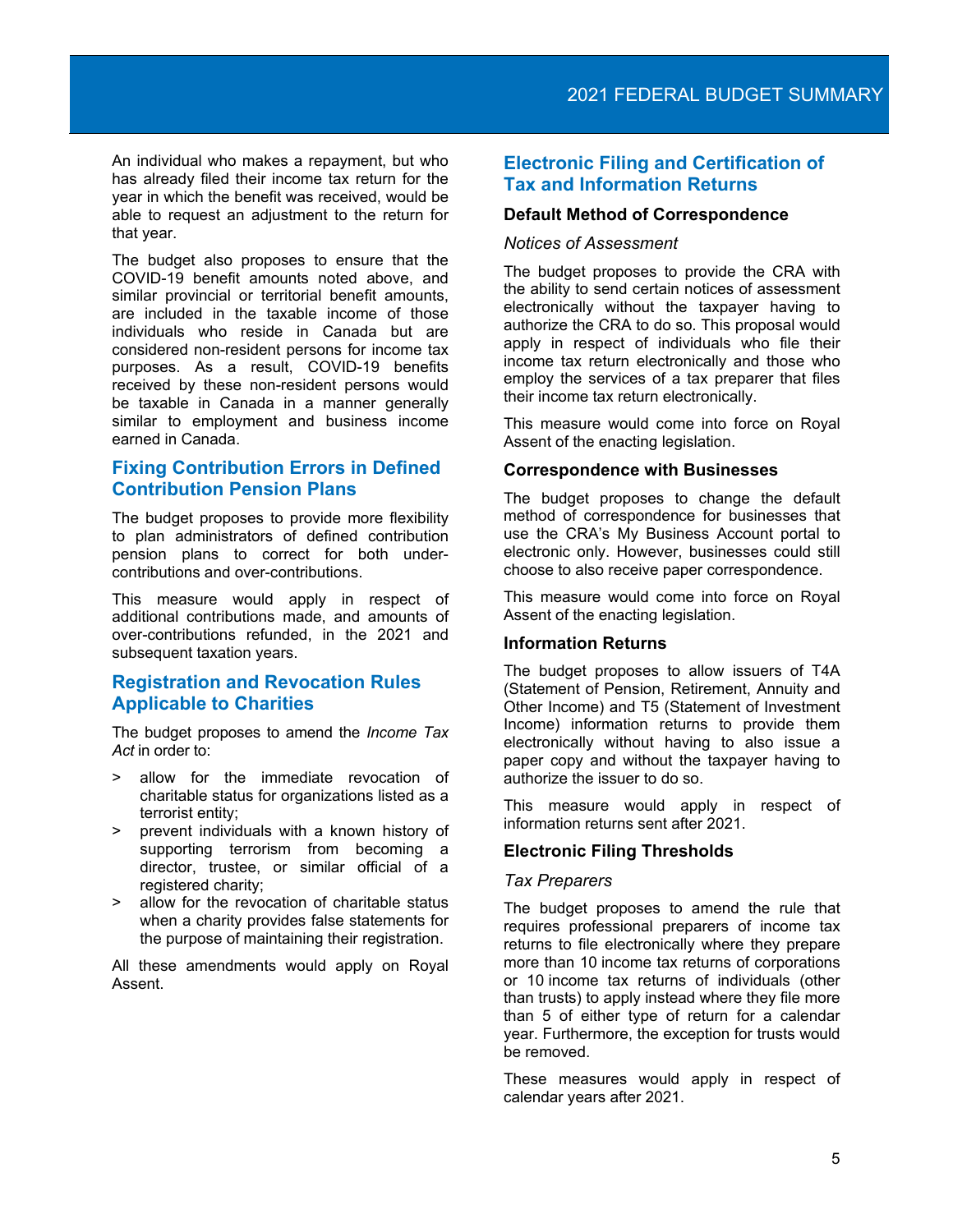## **Filer of Information Returns**

The budget proposes that the threshold for mandatory electronic filing of income tax information returns for a calendar year under the *Income Tax Act* be lowered from 50 to 5 returns, in respect of a particular type of information return.

This measure would apply in respect of calendar years after 2021.

#### **Corporations and GST/HST Registrants**

The budget proposes to eliminate the mandatory electronic filing thresholds for returns of corporations under the *Income Tax Act*, and of Goods and Services Tax/Harmonized Sales Tax (GST/HST) registrants (other than for charities or Selected Listed Financial Institutions) under the *Excise Tax Act*.

This measure would apply in respect of taxation years that begin after 2021 for the *Income Tax Act* amendments and in respect of reporting periods that begin after 2021 for the *Excise Tax Act*.

#### **Electronic Payments**

The budget proposes that electronic payments be required for remittances over \$10,000 under the *Income Tax Act* and that the threshold for mandatory remittances to be made at a financial institution under the GST/HST portion of the *Excise Tax Act*, the *Excise Act*, 2001, the *Air Travellers Security Charge Act* and Part 1 of the *Greenhouse Gas Pollution Pricing Act* be lowered from \$50,000 to \$10,000.

This measure would apply to payments made on or after January 1, 2022.

#### **Handwritten Signatures**

The budget proposes to eliminate the requirement that signatures be in writing on certain prescribed forms, as follows:

- > T183, Information Return for Electronic Filing of an Individual's Income Tax and Benefit Return;
- > T183CORP, Information Return for Corporations Filing Electronically; and<br>> T2200, Declaration of Condition
- Declaration of Conditions of Employment.
- RC71, Statement of Discounting Transaction; and

> RC72, Notice of the Actual Amount of the Refund of Tax.

This measure would come into force on Royal Assent of the enacting legislation.

## <span id="page-7-0"></span>**BUSINESS INCOME TAX MEASURES**

## **Emergency Business Supports**

The budget proposes to extend the Canada Emergency Wage Subsidy (CEWS), the Canada Emergency Rent Subsidy and the Lockdown Support until September 2021. The subsidy rates would gradually decline over the July-to-September period.

The budget also proposes to provide the government with the legislative authority to add additional qualifying periods for the wage subsidy, the rent subsidy and the Lockdown Support until November 20, 2021, should the economic and public health situation warrant it.

#### **Canada Emergency Wage Subsidy**

#### *Support for Active Employees*

The budget proposes the wage subsidy rate structures set out in [Table](#page-17-1) 1 in appendix for June 6, 2021 to September 25, 2021.

As illustrated in the table, the subsidy rates would be gradually phased out starting on July 4, 2021. Furthermore, only employers with a decline in revenues of more than 10 % would be eligible for the wage subsidy as of that date.

#### *Requirement to Repay Wage Subsidy*

The budget proposes to require a publicly listed corporation to repay wage subsidy amounts received for a qualifying period that begins after June 5, 2021 in the event that its aggregate compensation for specified executives during the 2021 calendar year exceeds its aggregate compensation for specified executives during the 2019 calendar year.

For the purpose of this proposed rule, a publicly listed corporation's specified executives will be its Named Executive Officers whose compensation is required to be disclosed under Canadian securities laws or similar executives in the case of a corporation listed in another jurisdiction.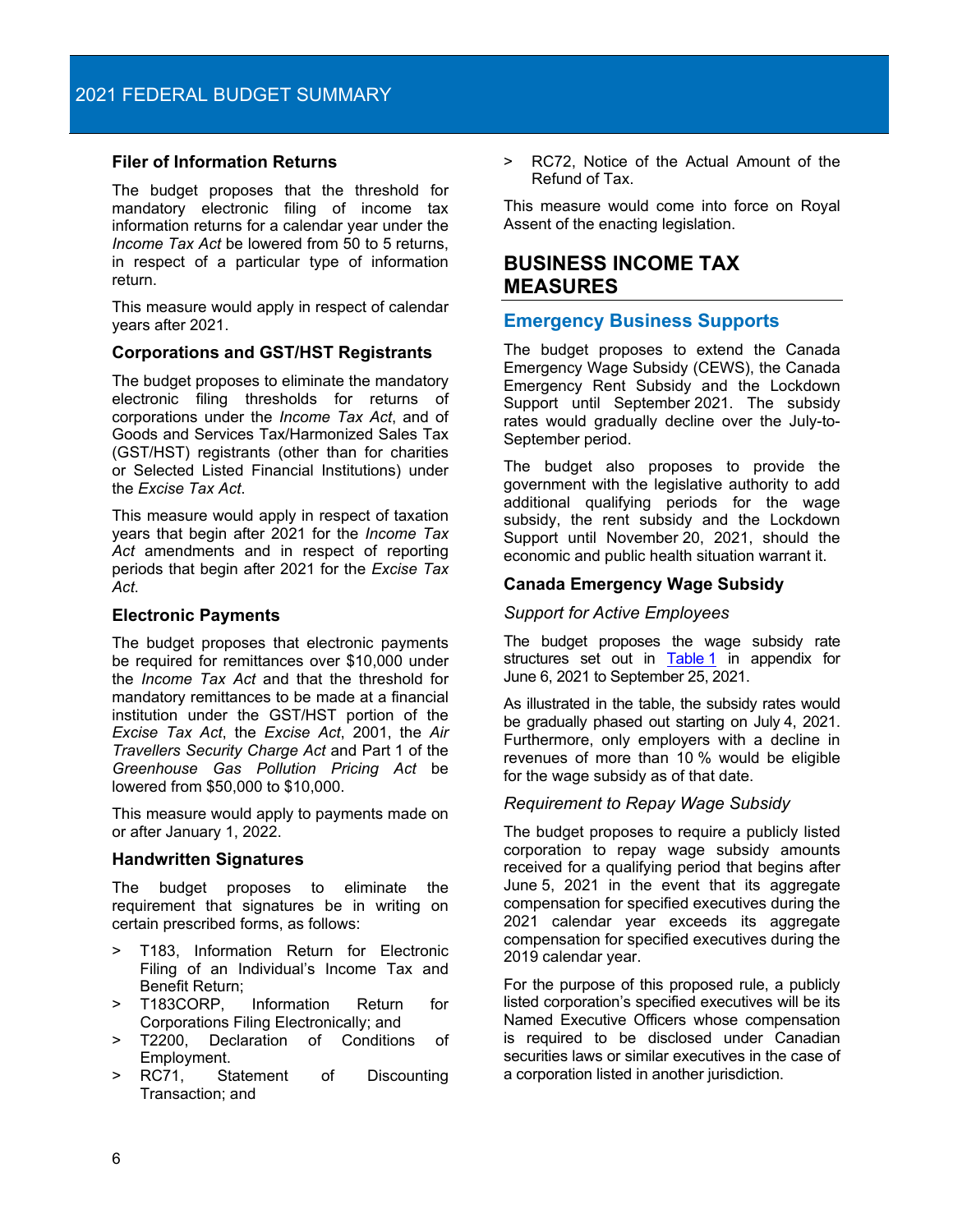The amount of the wage subsidy required to be repaid would be equal to the lesser of:

- > the total of all wage subsidy amounts received in respect of active employees for qualifying periods that begin after June 5, 2021; and
- > the amount by which the corporation's aggregate specified executives' compensation for 2021 exceeds its aggregate specified executives' compensation for 2019.

This requirement to repay would be applied at the group level and would apply to wage subsidy amounts paid to any entity in the group.

#### *Support for Furloughed Employees*

To ensure that the wage subsidy for furloughed employees remains aligned with benefits available under employment insurance (EI), the budget proposes that the weekly wage subsidy for a furloughed employee from June 6, 2021 to August 28, 2021 be the lesser of:

- the amount of eligible remuneration paid in respect of the week; and
- > the greater of:
	- \$500; and
	- 55 % of pre-crisis remuneration for the employee, up to a maximum subsidy amount of \$595.

The wage subsidy for furloughed employees would continue to be available to eligible employers that qualify for the wage subsidy for active employees for the relevant period until August 28, 2021. Employers will also continue to be entitled to claim under the wage subsidy their portion of contributions in respect of the Canada Pension Plan, EI, the Quebec Pension Plan and the Quebec Parental Insurance Plan in respect of furloughed employees.

#### *Reference Periods*

The budget proposes the reference periods set out in [Table](#page-18-0) 2 in appendix for determining an eligible employer's decline in revenues for the qualifying periods from June 6, 2021 to September 25, 2021.

Employers that had chosen to use the general approach for prior periods would be required to continue to use that approach. Similarly, employers that had chosen to use the alternative

approach would be required to continue to use the alternative approach.

#### *Baseline Remuneration*

The budget proposes to allow an eligible employer to elect to use the following alternative baseline remuneration periods:

- > March 1 to June 30, 2019 or July 1 to December 31, 2019, for the qualifying period between June 6, 2021 and July 3, 2021; and
- > July 1 to December 31, 2019, for qualifying periods beginning after July 3, 2021.

## **Canada Emergency Rent Subsidy**

#### *Rate Structure*

The budget proposes the base rent subsidy rate structures set out in [Table](#page-18-1) 3 for June 6, 2021 to September 25, 2021.

As illustrated in the table, the subsidy rates would be gradually phased out starting on July 4, 2021. Furthermore, only organizations with a decline in revenues of more than 10 % would be eligible for the base rent subsidy.

#### *Revenue-Decline Calculation*

Both the rent subsidy and the wage subsidy use the same calculation to determine an organization's revenue decline. As a result, the same reference periods are used to calculate an organization's decline in revenues for the wage subsidy and the rent subsidy. Likewise, if an organization elects to use an alternative method for computing its revenue decline under the wage subsidy, it must use that alternative method for the rent subsidy.

#### *Purchase of Business Assets*

For the purpose of the rent subsidy, an applicant is required to have a business number with the CRA.

If certain conditions are met, the wage subsidy rules provide that an eligible entity that purchases the assets of a seller will be deemed to meet the payroll account requirement if the seller met the requirement.

The budget proposes to introduce a similar deeming rule that would apply in the context of the rent subsidy, where the seller met the business number requirement. This measure would apply as of the start of the rent subsidy.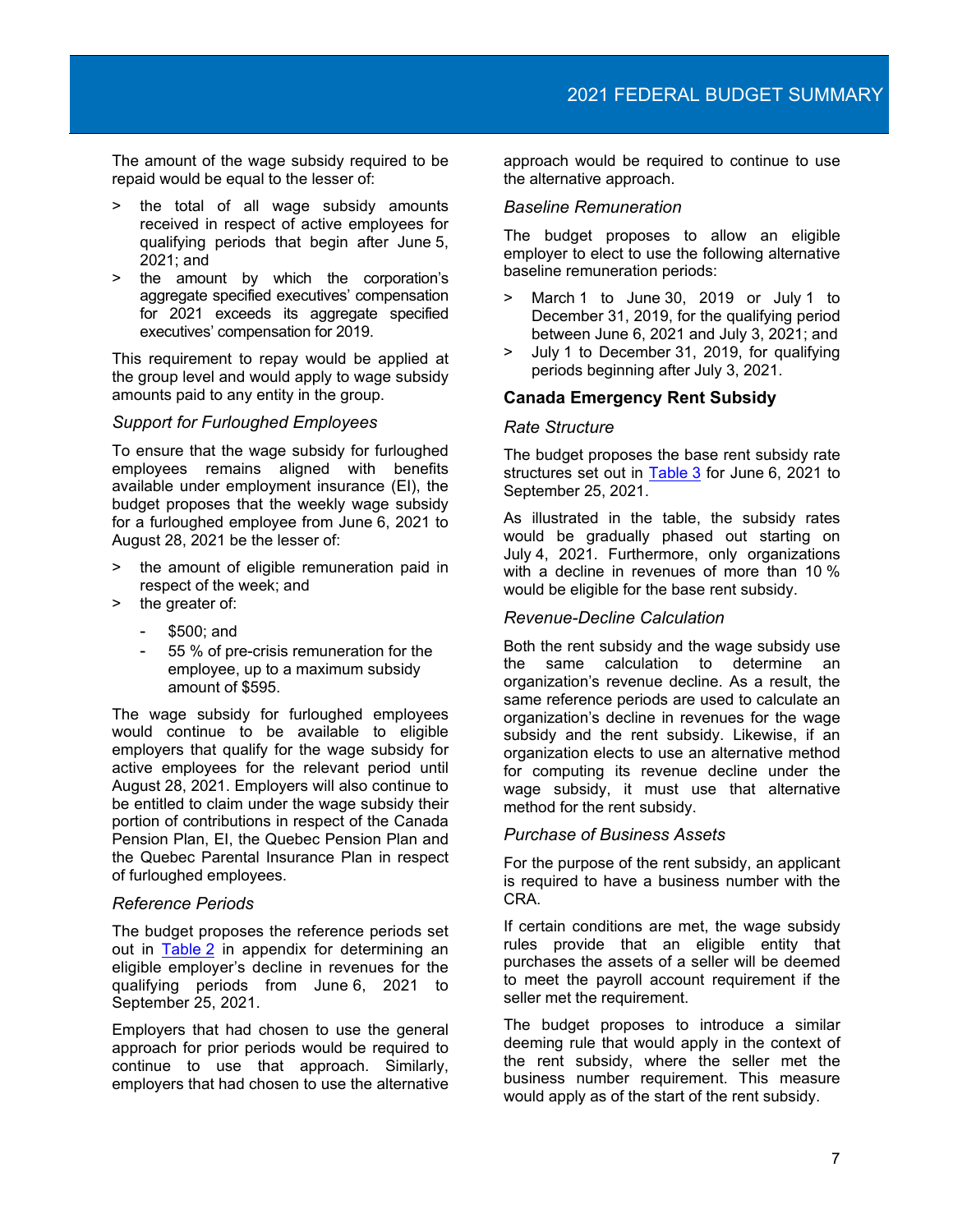## **Lockdown Support**

The budget proposes to extend, for the qualifying periods from June 6, 2021 to September 25, 2021, the current 25% rate for the Lockdown Support.

## **Canada Recovery Hiring Program**

The budget proposes to provide eligible employers with a subsidy of up to 50 % on the incremental remuneration paid to eligible employees between June 6, 2021 and November 20, 2021.

An eligible employer would be permitted to claim either the hiring subsidy or the CEWS for a particular qualifying period, but not both.

## **Eligible Employers**

Employers eligible for the CEWS would generally be eligible for the hiring subsidy. However, a for-profit corporation would be eligible for the hiring subsidy only if it is a Canadian-controlled (including a cooperative corporation that is eligible for the small business deduction). Other eligible employers would include individuals, non‑profit organizations, registered charities, and certain partnerships.

Corporations and trusts that are ineligible for the CEWS because they are public institutions would not be eligible for the hiring subsidy.

Eligible employers (or their payroll service provider) would be required to have had a payroll account open with the CRA on March 15, 2020.

## **Eligible Employees**

An eligible employee must be employed primarily in Canada by an eligible employer throughout a qualifying period (or the portion of the qualifying period throughout which the individual was employed by the eligible employer).

The hiring subsidy would not be available for furloughed employees. An employee would not be considered to be on leave with pay for the purposes of the hiring subsidy if they are on a period of paid absence, such as vacation leave, sick leave, or a sabbatical.

## **Eligible Remuneration and Incremental Remuneration**

The types of remuneration eligible for the CEWS would also be eligible for the hiring subsidy.

Incremental remuneration for a qualifying period means the difference between an employer's total eligible remuneration paid to eligible employees for the qualifying period and its total eligible remuneration paid to eligible employees for the baseline period. In both the qualifying period and the baseline period, eligible remuneration for each eligible employee would be subject to a maximum of \$1,129 per week.

The eligible remuneration for a non-arm's length employee for a week could not exceed their baseline remuneration determined for that week.

The applicable dates for the calculation of the incremental remuneration are shown in [Table](#page-19-0) 4 in appendix.

## **Subsidy Amount**

Provided that an eligible employer's decline in revenues exceeds the revenue decline threshold for a qualifying period its subsidy in that qualifying period would be equal to its incremental remuneration multiplied by the applicable hiring subsidy rate for that qualifying period. These hiring subsidy rates are shown in [Table](#page-19-1) 5 in appendix.

## **Revenue-Decline Threshold**

To qualify for a hiring subsidy in a qualifying period, an eligible employer would have to have experienced a decline in revenues sufficient to qualify for the CEWS in that qualifying period.

As such, an eligible employer's decline in revenues would have to be more than:

- > 0 %, for the qualifying period between June 6, 2021 and July 3, 2021; and
- > 10 %, for qualifying periods between July 4, 2021 and November 20, 2021.

An employer's decline in revenues would be determined in the same manner as under the CEWS.

Employers that had chosen to use the general approach for prior periods of the CEWS would be required to continue to use that approach for the hiring subsidy. Similarly, employers that had chosen to use the alternative approach would be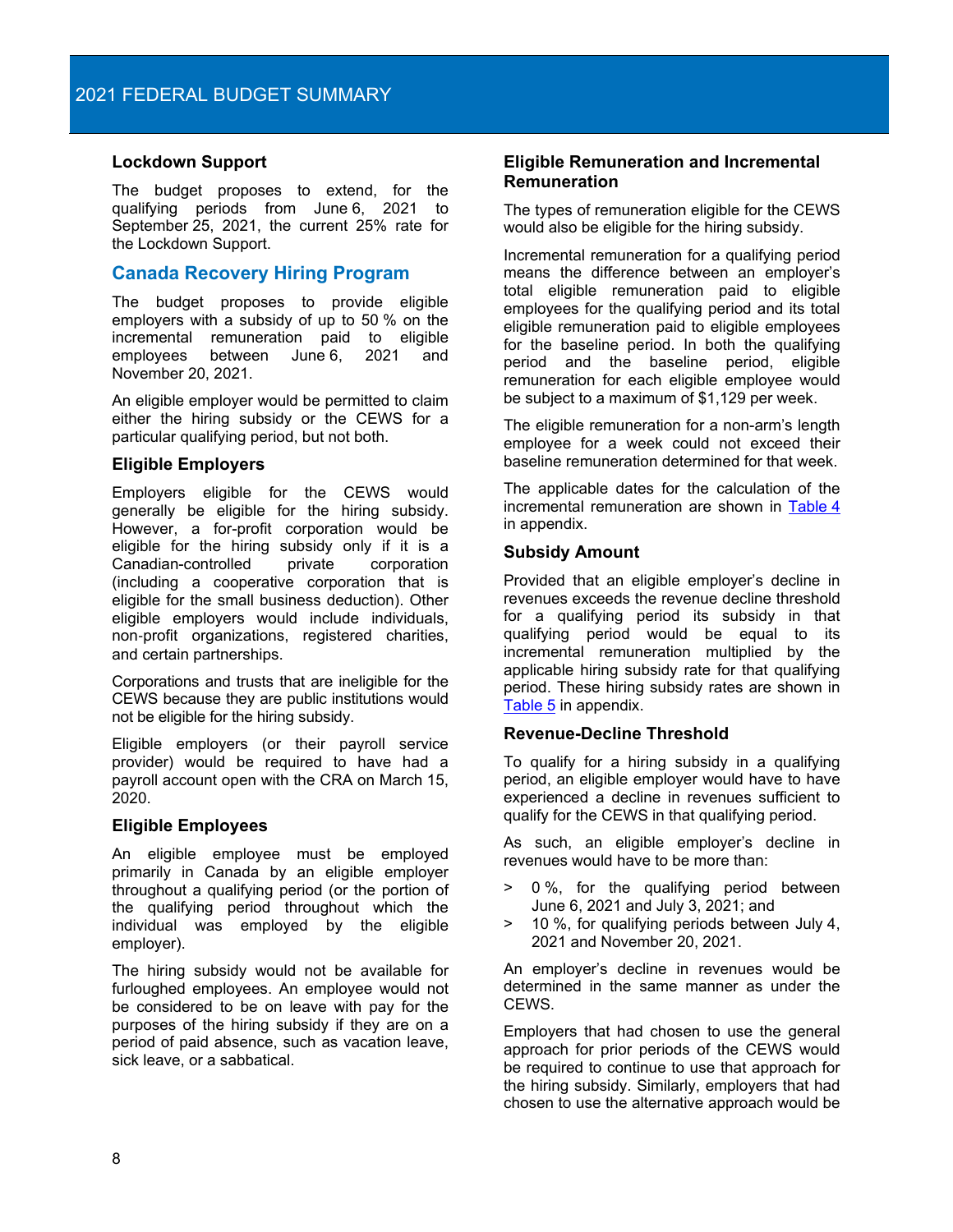required to continue to use the alternative approach.

The reference periods set out in [Table](#page-19-2) 6 in appendix would be used to determine an eligible employer's decline in revenues for the qualifying periods from June 6, 2021 to November 20, 2021.

An application for the hiring subsidy for a qualifying period would be required to be made no later than 180 days after the end of the qualifying period.

## **Immediate Expensing**

The budget proposes to provide temporary immediate expensing in respect of certain property acquired by a Canadian-Controlled Private Corporation (CCPC). This immediate expensing would be available for "eligible property" acquired by a CCPC on or after April 19, 2021 and that becomes available for use before January 1, 2024, up to a maximum amount of \$1.5 million per taxation year. The immediate expensing would only be available for the year in which the property becomes available for use. The \$1.5 million limit would be shared among associated members of a group of CCPCs. The limit would be prorated for taxation years that are shorter than 365 days. The half-year rule would be suspended for property for which this measure is used. For those CCPCs with less than \$1.5 million of eligible capital costs, no carry-forward of excess capacity would be allowed.

## **Eligible Property**

Eligible property under this new measure would be capital property that is subject to the CCA rules, other than property included in CCA classes 1 to 6, 14.1, 17, 47, 49 and 51, which are generally long-lived assets.

## **Interactions of the Immediate Expensing with Other Provisions**

CCPCs with capital costs of eligible property in a taxation year that exceed \$1.5 million would be allowed to decide to which CCA class the immediate expensing would be attributed and any excess capital cost would be subject to the normal CCA rules.

The availability of other enhanced deductions under existing rules – such as the full expensing for manufacturing and processing machinery and equipment and for clean energy equipment would not reduce the maximum amount available under this new measure.

Immediate expensing under this new rule would not change the total amount that can be deducted over the life of a property – the larger deduction taken in the first year in respect of a property would eventually be offset by a smaller deduction, if any, in respect of the property in future years.

## **Restrictions**

In certain circumstances, rules can restrict a CCA deduction, or a loss in respect of such a deduction, that would otherwise be available. These integrity rules would continue to apply.

Property that has been used, or acquired for use, for any purpose before it was acquired by the taxpayer would be eligible for the immediate expensing only if both of the following conditions are met:

- > neither the taxpayer nor a non-arm's length person previously owned the property; and
- > the property has not been transferred to the taxpayer on a tax-deferred "rollover" basis.

## *Coming Into Force*

This measure would apply for eligible property that is acquired on or after April 19, 2021 and that becomes available for use before 2024.

## **Rate Reduction for Zero-Emission Technology Manufacturers**

The budget proposes a temporary measure to reduce corporate income tax rates for qualifying zero-emission technology manufacturers. Specifically, taxpayers would be able to apply reduced tax rates on eligible zero-emission technology manufacturing and processing income of:

- > 7.5 %, where that income would otherwise be taxed at the 15 % general corporate tax rate; and
- > 4.5 %, where that income would otherwise be taxed at the 9 % small business tax rate.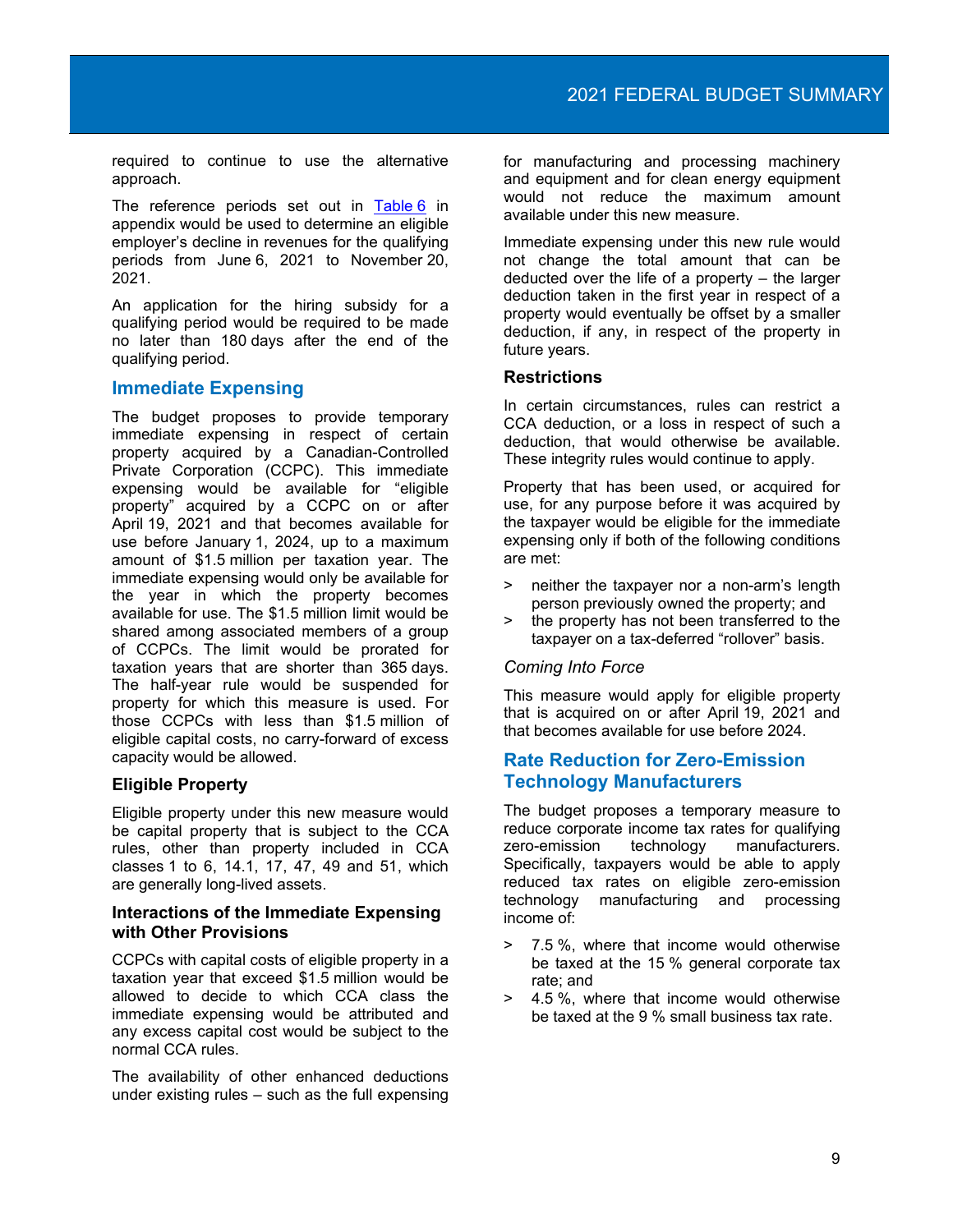## **Eligible Zero-Emission Technology Manufacturing or Processing Activities**

This measure would apply in respect of income from zero-emission technology manufacturing or processing activities, specifically:

- > Manufacturing of wind turbines, solar panels, and equipment used in hydroelectric facilities.
- > Manufacturing of geothermal energy systems.
- > Manufacturing of electric cars, busses, trucks, and other vehicles.
- > Manufacturing of batteries and fuel cells for electric vehicles.
- > Production of biofuels from waste materials.
- > Production of green hydrogen.<br>> Manufacturing of electric veh
- Manufacturing of electric vehicle charging systems.
- > Manufacturing of certain energy storage equipment.

Eligible activities would exclude all activities that do not qualify as manufacturing or processing for the purposes of the capital cost allowance rules.

## **Calculation of Eligible Income**

It is proposed that a taxpayer's eligible income generally be equal to its "adjusted business income" multiplied by the proportion of its total labour and capital costs that are used in eligible activities. The definition of "adjusted business income" as well as the method used to determine labour and capital costs would be substantially based on those used in calculating manufacturing and processing profits under current tax rules.

All of a taxpayer's labour and capital costs would be deemed to be labour and capital costs that are used in eligible activities if all or substantially all of its labour and capital costs are related to eligible activities.

## **Minimum Proportion of Eligible Activities**

A taxpayer would qualify for the reduced tax rates on its eligible income only if at least 10 % of its gross revenue from all active businesses carried on in Canada is derived from eligible activities.

## **Reduced Rate for Small Businesses**

For taxpayers with income subject to both the general and the small business corporate tax

rates, taxpayers would be able to choose to have their eligible income taxed at either the reduced rate of 4.5 % for small businesses or the general reduced rate of 7.5 %. The amount of income taxed at the 4.5 % rate plus the amount of income taxed at the small business rate of 9 % would not be allowed to exceed the business limit.

## **Treatment of Dividends**

Given the targeted application, temporary nature, and gradual phase-out of the proposed measure, no changes to the dividend tax credit rates or the allocation of corporate income for the purpose of dividend distributions are proposed.

## **Application and Phase-Out**

The reduced tax rates would apply to taxation years that begin after 2021. The reduced rates would be gradually phased out starting in taxation years that begin in 2029 and fully phased out for taxation years that begin after 2031 (see [Table](#page-20-0) 7 in appendix).

## **Capital Cost Allowance for Clean Energy Equipment**

To support investment in clean technologies, the budget proposes to expand Classes 43.1 and 43.2.

Accelerated CCA would be available in respect of these types of property only if, at the time the property becomes available for use, the requirements of all Canadian environmental laws, by-laws and regulations applicable in respect of the property have been met.

To ensure the incentive provided by Classes 43.1 and 43.2 is consistent with the government's current environmental objectives, the budget proposes changes in the eligibility criteria for certain types of equipment.

## **Timing of Changes**

The expansion of Classes 43.1 and 43.2 would apply in respect of property that is acquired and that becomes available for use on or after April 19, 2021, where it has not been used or acquired for use for any purpose before April 19, 2021.

The removal of certain property from eligibility for Classes 43.1 and 43.2 would apply in respect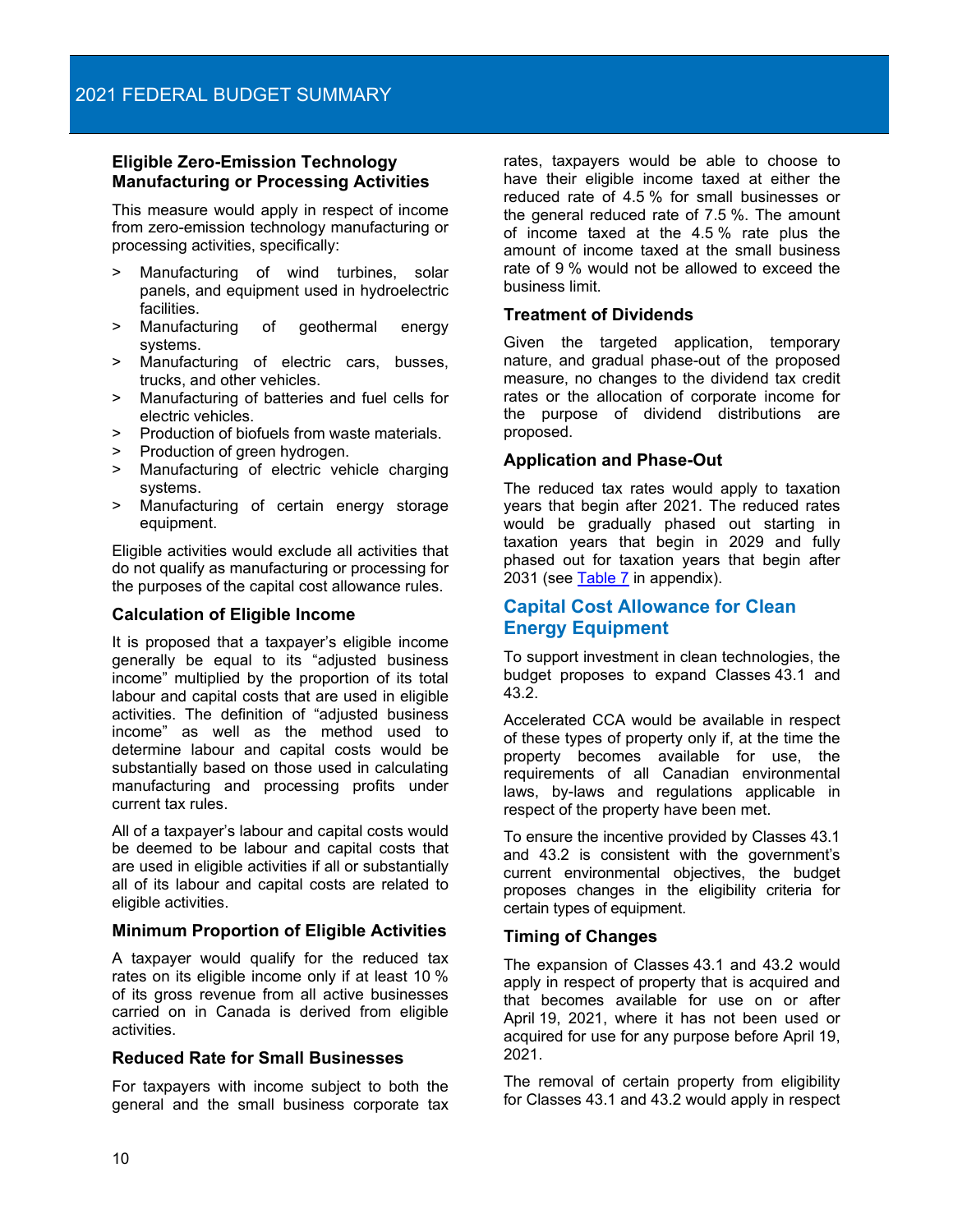of property that becomes available for use after 2024.

## **Film or Video Production Tax Credits**

The budget proposes to temporarily extend certain timelines for the Canadian Film or Video Production Tax Credit (CPTC) and the Film or Video Production Services Tax Credit (PSTC).

These measures would be available in respect of productions for which eligible expenditures were incurred by taxpayers in their taxation years ending in 2020 or 2021.

## **Mandatory Disclosure Rules**

The government is consulting on proposals to enhance Canada's mandatory disclosure rules. This consultation will address:

- > changes to the *Income Tax Act*'s reportable transaction rules;
- > a new requirement to report notifiable transactions;
- > a new requirement for specified corporations to report uncertain tax treatments; and
- > related rules providing for, in certain the extension of the applicable reassessment period and the introduction of penalties.

It is proposed that, to the extent the proposed measure applies to taxation years, amendments made as a result of this consultation would apply to taxation years that begin after 2021. To the extent the proposed measure applies to transactions, the amendments would apply to transactions entered into on or after January 1, 2022. However, the penalties would not apply to transactions that occur before the date on which the enacting legislation receives Royal Assent.

## **Avoidance of Tax Debts**

The *Income Tax Act* has an anti-avoidance rule (the "tax debt avoidance rule") that is intended to prevent taxpayers from avoiding their tax liabilities by transferring their assets to non-<br>arm's length persons for insufficient length persons for insufficient consideration. In these circumstances, the rule causes the transferee to be jointly and severally liable with the transferor for tax debts of the transferor for the current or any prior taxation year, to the extent that the value of the property transferred exceeds the amount of consideration given for the property.

## **Deferral of Tax Debts**

An anti-avoidance rule would be introduced that would provide that, for the purposes of the tax debt avoidance rule, a tax debt would be deemed to have arisen before the end of the taxation year in which a transfer of property occurs if it is reasonable to conclude that:

- > the transferor (or a person that does not deal at arm's length with the transferor) had knowledge (or would have knowledge if they had made reasonable inquiries) that there would be a tax amount owing by the transferor (or there would be a tax amount owing if not for additional tax planning done as part of the series of transactions that includes the transfer) that would arise after the end of the taxation year; and
- > one of the purposes for the transfer of property was to avoid the payment of the future tax debt.

## **Avoidance of Non-Arm's Length Status**

The budget proposes an anti-avoidance rule that would provide that, for the purposes of the tax debt avoidance rule, a transferor and transferee that, at the time of a transfer of property, would otherwise be considered to be dealing with each other at arm's length, would be deemed to have not been dealing with each other at arm's length at that time if:

- > at any time within a series of transactions or events that includes the transfer, the transferor and transferee do not deal at arm's length; and
- > it is reasonable to conclude that one of the purposes of a transaction or event (or a series of transactions or events) within that series was to cause the transferor and transferee to deal at arm's length at the time of transfer.

## **Valuations**

A rule would be introduced such that, for transfers of property that are part of a series of transactions or events, the overall result of the series would be considered in determining the values of the property transferred and the consideration given for the property, rather than simply using those values at the time of the transfer.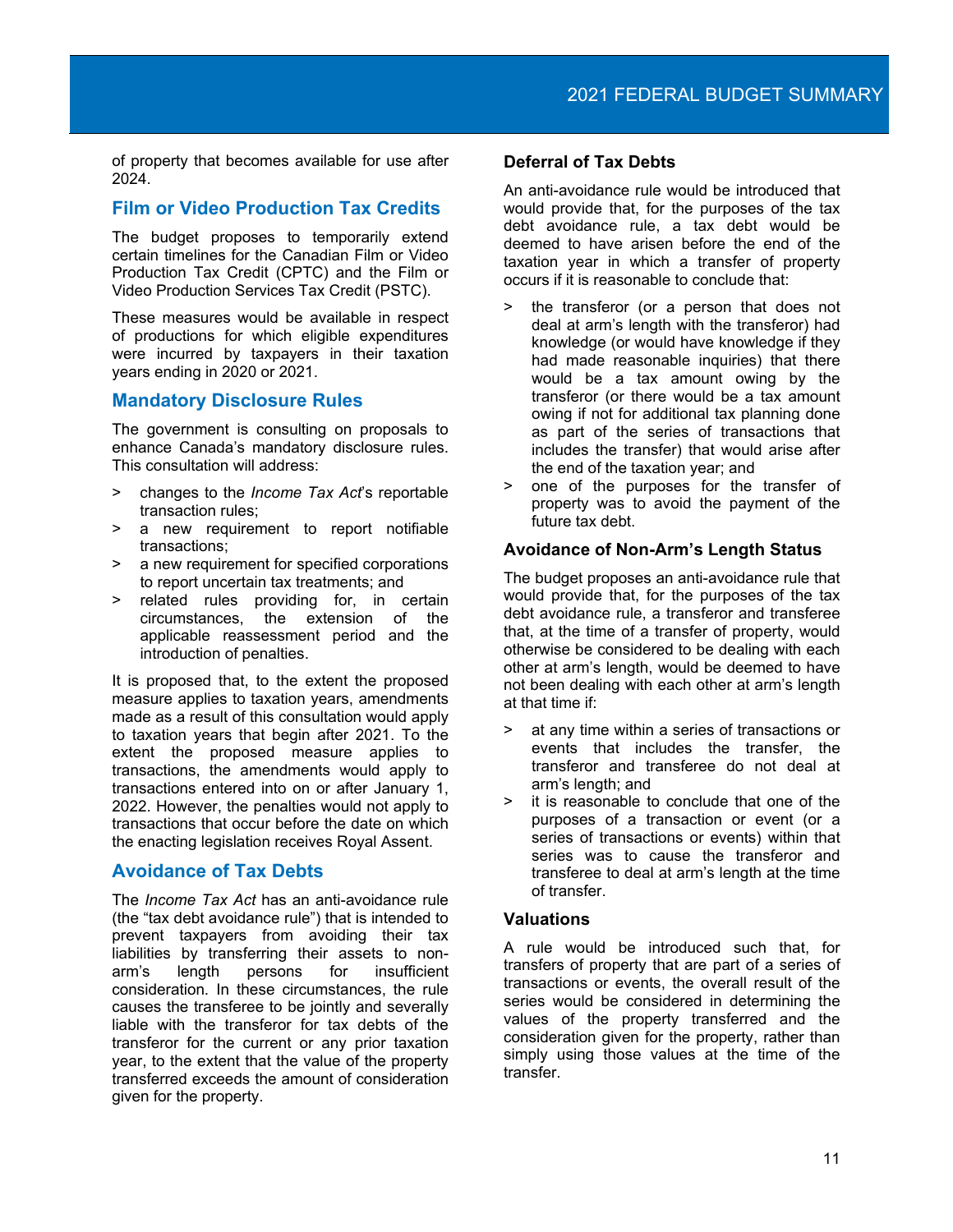## **Penalty**

A penalty would also be introduced for planners and promoters of tax debt avoidance schemes. The penalty would be equal to the lesser of:

- > 50% of the tax that is attempted to be avoided; and
- > \$100,000 plus the promoter's or planner's compensation for the scheme.

## **Application**

The rules would apply in respect of transfers of property that occur on or after April 19, 2021.

Similar amendments would be made to comparable provisions in other federal statutes.

## **Audit Authorities**

The budget proposes amendments that would confirm that CRA officials have the authority to require persons to answer all proper questions, and to provide all reasonable assistance, for any purpose related to the administration or enforcement of the relevant statute. They would also provide that CRA officials have the authority to require persons to respond to questions orally or in writing, including in any form specified by the relevant CRA official. These amendments would allow the CRA to undertake audit and other compliance activities in the same manner as it did prior to the decision.

These measures would come into force on Royal Assent.

## <span id="page-13-0"></span>**INTERNATIONAL TAXATION**

## **Base Erosion and Profit Shifting**

The budget is proposing to implement the best practices recommended by the Base Erosion and Profit Shifting (BEPS) Action Plan on interest deductibility and hybrid mismatch arrangements.

#### **Interest Deductibility Limits**

The budget proposes that, starting in 2023, the amount of interest that certain businesses can deduct be limited to 40 per cent of their earnings in the first year of the measure and 30 per cent thereafter. Relief will be provided for small businesses and for other situations that do not represent significant tax base erosion risks.

The government expects to release draft legislation this summer and will seek stakeholder input on the new rules.

## **Hybrid Mismatch Arrangements**

Hybrid mismatch arrangements are cross-border tax schemes, used primarily by multinational enterprises, that exploit differences between Canadian and foreign income tax laws to avoid paying their fair share of tax. Under the current rules, a multinational company can exploit the different treatment of certain business entities and financial instruments in Canada and another country to earn income that is not taxed in any country.

The budget proposes to eliminate the tax benefits of hybrid mismatch arrangements. These proposals would be implemented in stages starting July 1, 2022.

The proposed rules to address hybrid arrangements would be implemented in two separate legislative packages. The first legislative package would be released for stakeholder comment later in 2021, and those rules would apply as of July 1, 2022.The second legislative package would be released for stakeholder comment after 2021, and those rules would apply no earlier than 2023.

## <span id="page-13-1"></span>**SALES AND EXCISE TAX MEASURES**

## **Application of the GST/HST to Ecommerce**

#### **Proposed Amendments**

#### *Safe Harbour Rules*

The budget proposes additional rules that would:

- > impose joint and several, or solidary, liability on a platform operator and a third-party supplier for the collection and remittance of tax, if the third-party supplier provides false information to the platform operator; and
- > limit the liability of a platform operator for failure to collect and remit tax, if the platform operator reasonably relied on the information provided by a third-party supplier.

Under the proposed rules, the platform operator would be relieved from liability to the extent that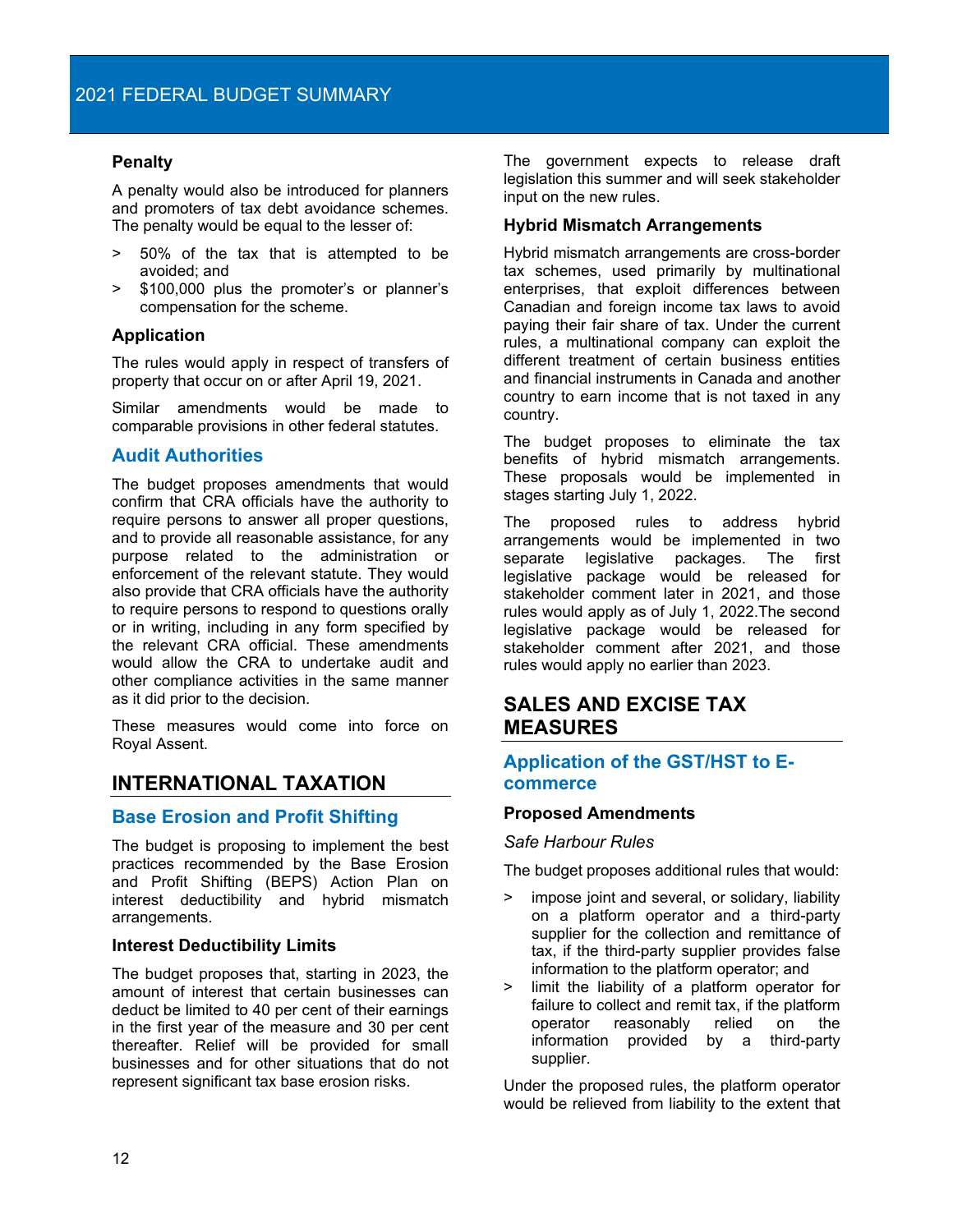it did not collect and remit tax (i.e., where it partially collected tax, it would remain liable for those amounts) and the third-party supplier that provided false information would be liable for any amounts not collected.

## *Eligible Deductions*

The budget proposes an amendment to clarify that suppliers registered for the GST/HST under the simplified framework are eligible to deduct amounts for bad debts and certain provincial HST point-of-sale rebates to purchasers (e.g., in respect of audio books) from the tax that they are required to remit, and that public libraries and similar institutions are eligible to claim a rebate for the GST paid on audio books acquired from those suppliers.

## *Threshold Amount Determination*

A non-resident vendor or distribution platform operator with sales to consumers in Canada that exceed, or are expected to exceed, \$30,000 over a 12-month period is required to register for the GST/HST under the simplified framework and charge the GST/HST on their sales. The budget proposes to clarify that supplies of digital products or services that are GST/HST-free (i.e., zero-rated) are not included in the calculation of the threshold amount for determining if a person is required to be registered for the GST/HST under the simplified framework.

#### *Platform Operator Information Return*

The budget proposes to clarify that the requirement to file an annual information return applies only to platform operators that are registered or are required to be registered for the GST/HST.

## *Authority for the Minister of National Revenue to Register a Person*

The budget proposes to provide the Minister of National Revenue the authority to register a person that the Minister believes should be registered under the simplified framework.

## **Administration and Compliance Approach**

Where the affected businesses and platform operators show that they have taken reasonable measures but are unable to meet their new obligations for operational reasons, the CRA will take a practical approach to compliance and

exercise discretion in administering these measures during a 12-month transition period, starting from the July 1, 2021 coming into force date.

## **Input Tax Credit Information Requirements**

## **Information Requirements to Support ITC Claims**

Businesses must obtain and retain certain information in order to support their ITC claims.

Progressively more information is required when the amount paid or payable in respect of a supply equals or exceeds thresholds of \$30 or \$150.

To simplify tax compliance for businesses, the budget proposes to increase the current ITC information thresholds to \$100 (from \$30) and \$500 (from \$150), and to allow billing agents to be treated as intermediaries for purposes of the ITC information rules.

These measures would come into force on April 20, 2021.

## **GST New Housing Rebate Conditions**

The budget proposes to remove the condition that where two or more individuals buy a new home together, each of them must be acquiring the home for use as their primary place of residence or the primary place of residence of a relation. Instead, the GST New Housing Rebate would be available as long as the new home is acquired for use as the primary place of residence of any one of the purchasers or a relation of any one of the purchasers.

In addition to new homes purchased from a builder, the GST New Housing Rebate is available in respect of owner-built homes, co-op housing shares and homes constructed on leased land. The proposed change to the rebate conditions would also be applicable in these circumstances. The proposed change would also apply to new housing rebates in respect of the provincial component of the HST.

This measure would apply to a supply made under an agreement of purchase and sale entered into after April 19, 2021. However, in the case of a rebate for owner-built homes, the measure would apply where construction or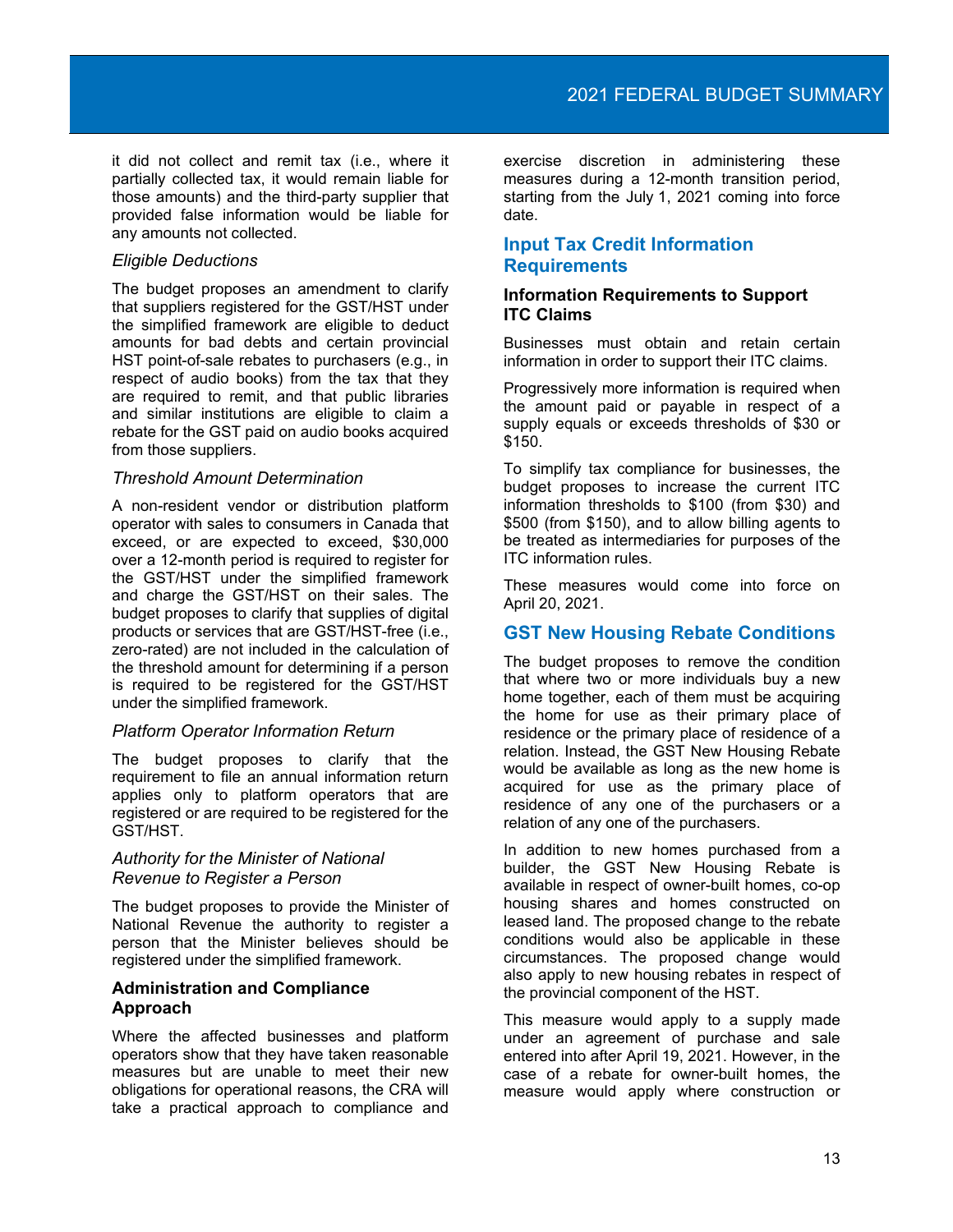substantial renovation of the residential complex is substantially completed after April 19, 2021.

## **Rebate of Excise Tax for Goods Purchased by Provinces**

Provinces are provided relief from the federal excise tax embedded in the price of motive fuels, air conditioners in automobiles, and fuel inefficient vehicles, which they purchase or import for the province's own use. In particular, when these goods are sold to a province, for the province's own use, either the province or the vendor is entitled to a rebate equal to the amount of the embedded tax (the "provincial-use rebate").

To clarify which party is eligible to claim the provincial-use rebate, the budget proposes to create a joint election mechanism to specify that the vendor alone would be eligible to apply for the rebate only if it jointly elects with the province to be the eligible party. If no joint election were made, then only the province would be eligible to apply for the rebate.

This measure would apply in relation to these goods purchased or imported by a province on or after January 1, 2022.

## **Excise Duty on Tobacco**

The budget proposes to increase the tobacco excise duty rate by \$4 per carton of 200 cigarettes, along with corresponding increases to the excise duty rates for other tobacco products.

This measure would come into force on April 20, 2021.

## **Excise Duty on Vaping Products**

The budget proposes to implement a tax on vaping products in 2022 through the introduction of a new excise duty framework.

The government invites input from industry and stakeholders on these proposals.

## **Tax on Select Luxury Goods**

The budget proposes to introduce a tax on the retail sale of new luxury cars and personal aircraft priced over \$100,000, and boats priced over \$250,000, effective as of January 1, 2022.

## **Tax Base**

#### *Luxury Vehicles*

It is proposed that all new passenger vehicles typically suitable for personal use be included in the base, including coupes, sedans, station wagons, sports cars, passenger vans and minivans equipped to accommodate less than 10 passengers, SUVs, and passenger pick-up trucks.

It is proposed that the following vehicles typically purchased for personal use be excluded from the base:

- > Motorcycles and certain off-road vehicles, as all-terrain vehicles and snowmobiles;
- > Racing cars (i.e., vehicles that are not street legal and are owned solely for on-track or off-road racing); and
- > Motor homes (commonly known as recreational vehicles, or RVs) that are designed to provide temporary living, sleeping, or eating accommodation for travel, vacation, seasonal camping, or recreational use.

For greater certainty, off-road, construction, and farm vehicles would fall outside the scope of the tax. Similarly, certain commercial (e.g., heavyduty vehicles such as some trucks and cargo vans) and public sector (such as buses, police cars and ambulances) vehicles, as well as hearses, would not be subject to the tax.

## *Aircraft*

It is proposed that the tax apply to all new aircraft typically suitable for personal use, including airplanes, helicopters and gliders. As a general rule, it is proposed that large aircraft typically used in commercial activities, such as those equipped for the carriage of passengers and having a certified maximum carrying capacity of more than 39 passengers, be excluded from the base. Smaller aircraft used in certain commercial (such as public transportation) and public sector (police, military and rescue aircraft, air ambulances) activities would also be excluded from the base.

## *Boats*

It is proposed that the tax apply to new boats such as yachts, recreational motorboats and sailboats, typically suitable for personal use.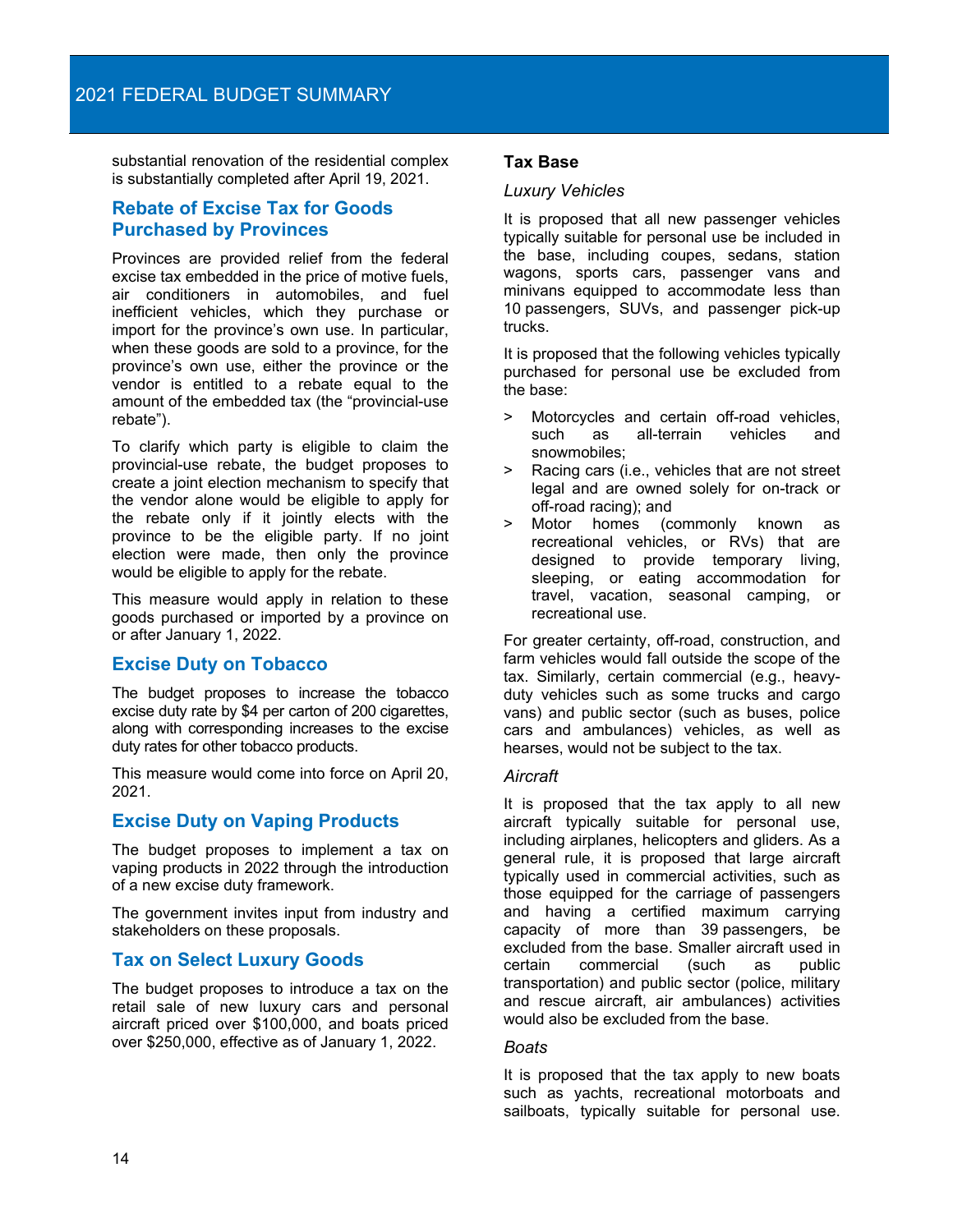Smaller personal watercraft (e.g., water scooters) would be excluded from the base. For greater certainty, floating homes, commercial fishing vessels, ferries, and cruise ships would fall outside the scope of the tax.

## **Tax Rate**

For vehicles and aircraft priced over \$100,000, the amount of the tax would be the lesser of 10% of the full value of the vehicle or the aircraft, or 20% of the value above \$100,000.

For boats priced over \$250,000, the amount of the tax would be the lesser of 10% of the full value of the boat or 20% of the value above \$250,000.

#### **Point of Imposition**

The tax would generally apply at the final point of purchase of new luxury vehicles, aircraft and boats in Canada. In the case of imports, application would generally be either at the time of importation (in cases where there will not be a further sale of the goods in Canada) or at the time of the final point of purchase in Canada following importation.

Upon purchase or lease, the seller or lessor would be responsible for remitting the full amount of the federal tax owing, regardless of whether the good was purchased outright, financed, or leased over a period of time.

#### **Treatment under the GST/HST**

The GST/HST would apply to the final sale price, inclusive of the proposed tax.

#### **Next Steps**

Further details will be announced in the coming months.

## <span id="page-16-0"></span>**OTHER MEASURES**

## **Digital Services Tax**

The budget proposes to implement a Digital Services Tax (DST) at a rate of 3 percent on revenue from digital services that rely on data and content contributions from Canadian users. The tax would apply to large businesses with gross revenue of 750 million euros or more. It would apply as of January 1, 2022, until an acceptable multilateral approach comes into effect.

The government welcomes feedback from stakeholders on the proposed approach to implementing the DST.

## **Tax on Unproductive Use of Canadian Housing by Foreign Nonresident Owners**

The budget proposes to introduce a new national 1% tax on the value of non-resident, non-Canadian owned residential real estate considered to be vacant or underused. This tax would be levied annually beginning in 2022.

The tax will require all owners, other than Canadian citizens or permanent residents of Canada, to file a declaration as to the current use of the property, with significant penalties for failure to file.

In the coming months, the government will release a backgrounder to provide stakeholders with an opportunity to comment.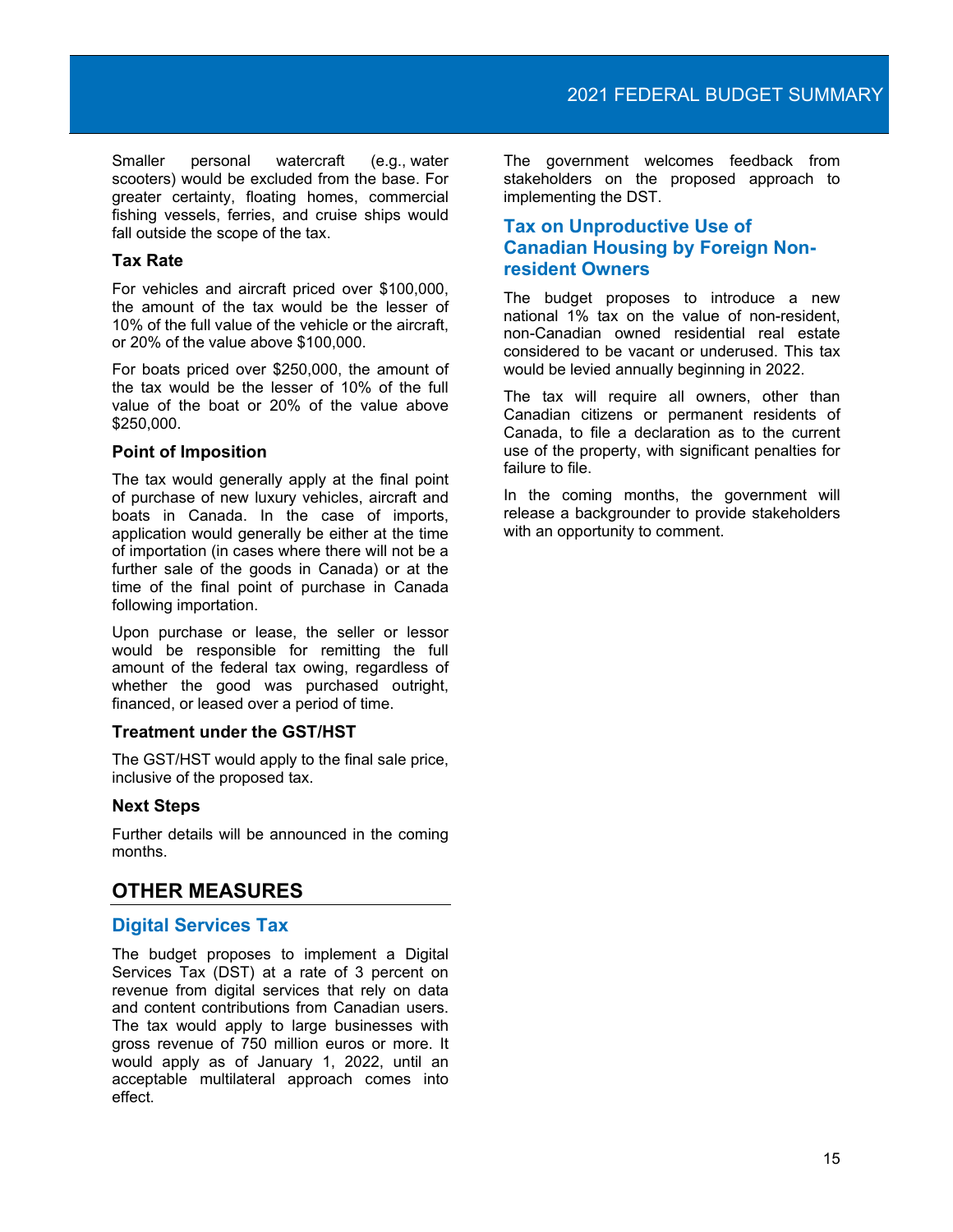# <span id="page-17-0"></span>**APPENDIX**

# <span id="page-17-1"></span>**Table 1**

| Canada Emergency Wage Subsidy Base and Top-up Rate Structure, Periods 17 to 20<br>(June 6, 2021 to September 25, 2021)                                                                                                                                                                             |                                                                                                     |                                                                                                                                  |                                                                                                                                  |                                                                                                                         |  |  |  |
|----------------------------------------------------------------------------------------------------------------------------------------------------------------------------------------------------------------------------------------------------------------------------------------------------|-----------------------------------------------------------------------------------------------------|----------------------------------------------------------------------------------------------------------------------------------|----------------------------------------------------------------------------------------------------------------------------------|-------------------------------------------------------------------------------------------------------------------------|--|--|--|
|                                                                                                                                                                                                                                                                                                    | Period 17<br>June 6 to<br>July 3                                                                    | Period 18<br>July 4 to<br>July 31                                                                                                | Period 19<br><b>August 1 to</b><br>August 28                                                                                     | Period 20<br>August 29 to<br>September 25                                                                               |  |  |  |
| Maximum weekly benefit<br>per employee*                                                                                                                                                                                                                                                            | \$847                                                                                               | \$677                                                                                                                            | \$452                                                                                                                            | \$226                                                                                                                   |  |  |  |
| Revenue decline:                                                                                                                                                                                                                                                                                   |                                                                                                     |                                                                                                                                  |                                                                                                                                  |                                                                                                                         |  |  |  |
| 70% and over                                                                                                                                                                                                                                                                                       | 75%                                                                                                 | 60%                                                                                                                              | 40%                                                                                                                              | 20%                                                                                                                     |  |  |  |
|                                                                                                                                                                                                                                                                                                    | (i.e., Base: 40% +<br>Top-up: 35%)                                                                  | (i.e., Base: 35% +<br>Top-up: 25%)                                                                                               | (i.e., Base: 25% +<br>Top-up: 15%)                                                                                               | (i.e., Base: 10% +<br>Top-up: 10%)                                                                                      |  |  |  |
| 50 to 69%                                                                                                                                                                                                                                                                                          | Base: 40% + Top-<br>up: (revenue<br>decline - 50%) x<br>1.75                                        | Base: 35% + Top-<br>up: (revenue<br>decline - 50%) x<br>1.25                                                                     | Base: 25% + Top-<br>up: (revenue<br>decline - 50%) x<br>0.75                                                                     | Base: 10% + Top-<br>up: (revenue<br>decline - 50%) x<br>0.5                                                             |  |  |  |
|                                                                                                                                                                                                                                                                                                    | $(e.g., 40\% + (60\%)$<br>revenue decline -<br>$50\%$ ) x 1.75 =<br>57.5% subsidy<br>rate)          | $(e.g., 35\% + (60\%)$<br>revenue decline -<br>$50\%$ ) x 1.25 =<br>47.5% subsidy<br>rate)                                       | $(e.q., 25% + (60%$<br>revenue decline -<br>$50\%$ ) x 0.75 =<br>32.5% subsidy<br>rate)                                          | $(e.g., 10\% + (60\%)$<br>revenue decline -<br>$50\%$ ) x 0.5 =<br>15% subsidy rate)                                    |  |  |  |
| $>10 - 50%$                                                                                                                                                                                                                                                                                        | Base: revenue<br>decline $x 0.8$<br>$(e.g., 30\%$ revenue<br>decline $x 0.8 =$<br>24% subsidy rate) | Base: (revenue<br>decline - 10%) x<br>0.875<br>(e.g., (30%)<br>revenue decline -<br>$10\%$ ) x 0.875 =<br>17.5% subsidy<br>rate) | Base: (revenue<br>decline - 10%) x<br>0.625<br>(e.g., (30%)<br>revenue decline -<br>$10\%$ ) x 0.625 =<br>12.5% subsidy<br>rate) | Base: (revenue<br>decline - 10%) x<br>0.25<br>(e.g., (30%<br>revenue decline -<br>$10\%$ ) x 0.25 =<br>5% subsidy rate) |  |  |  |
| $0-10%$                                                                                                                                                                                                                                                                                            | Base: revenue<br>decline $x 0.8$<br>$(e.g., 5%$ revenue<br>decline $x 0.8 =$<br>4% subsidy rate)    | 0%                                                                                                                               | 0%                                                                                                                               | 0%                                                                                                                      |  |  |  |
| $\star$<br>The maximum weekly benefit per employee is equal to the maximum combined base subsidy and top-up wage<br>subsidy for the qualifying period applied to the amount of eligible remuneration paid to the employee for the<br>qualifying period, on remuneration of up to \$1,129 per week. |                                                                                                     |                                                                                                                                  |                                                                                                                                  |                                                                                                                         |  |  |  |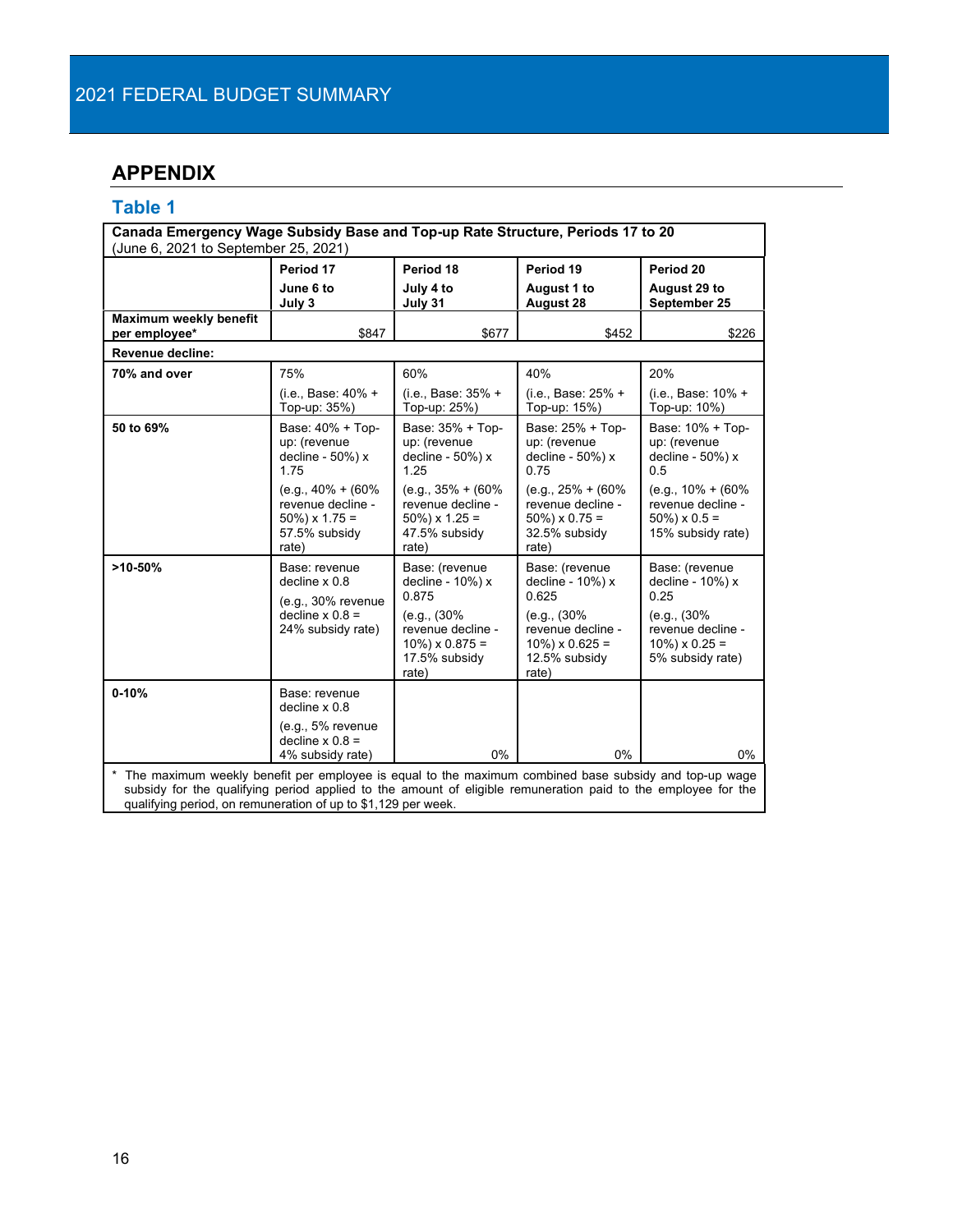# <span id="page-18-0"></span>**Table 2**

| Canada Emergency Wage Subsidy Reference Periods, Periods 17 to 20<br>(June 6, 2021 to September 25, 2021) |                                                                          |                                                                              |                                                                                |                                                                                  |  |  |  |
|-----------------------------------------------------------------------------------------------------------|--------------------------------------------------------------------------|------------------------------------------------------------------------------|--------------------------------------------------------------------------------|----------------------------------------------------------------------------------|--|--|--|
| <b>Timing</b>                                                                                             | Period 17                                                                | Period 18                                                                    | Period 19                                                                      | Period 20                                                                        |  |  |  |
|                                                                                                           | June 6 to                                                                | July 4 to                                                                    | August 1 to                                                                    | August 29 to                                                                     |  |  |  |
|                                                                                                           | July 3                                                                   | July 31                                                                      | <b>August 28</b>                                                               | September 25                                                                     |  |  |  |
| General approach                                                                                          | June 2021 over                                                           | July 2021 over                                                               | August 2021 over                                                               | September 2021 over                                                              |  |  |  |
|                                                                                                           | June 2019 or                                                             | July 2019 or                                                                 | August 2019 or                                                                 | September 2019 or                                                                |  |  |  |
|                                                                                                           | May 2021 over                                                            | June 2021 over                                                               | July 2021 over                                                                 | August 2021 over                                                                 |  |  |  |
|                                                                                                           | May 2019                                                                 | June 2019                                                                    | <b>July 2019</b>                                                               | August 2019                                                                      |  |  |  |
| Alternative approach                                                                                      | June 2021 or<br>May 2021 over<br>average of January<br>and February 2020 | July 2021 or<br>June 2021 over<br>average of<br>January and<br>February 2020 | August 2021 or<br>July 2021 over<br>average of<br>January and<br>February 2020 | September 2021 or<br>August 2021 over<br>average of January<br>and February 2020 |  |  |  |

# <span id="page-18-1"></span>**Table 3**

| Canada Emergency Rent Subsidy Base Rate Structure*, Periods 17** to 20<br>(June 6, 2021 to September 25, 2021)                                                      |                                                                                            |                                                                                            |                                                                                            |                                                                                      |  |  |  |
|---------------------------------------------------------------------------------------------------------------------------------------------------------------------|--------------------------------------------------------------------------------------------|--------------------------------------------------------------------------------------------|--------------------------------------------------------------------------------------------|--------------------------------------------------------------------------------------|--|--|--|
|                                                                                                                                                                     | Period 17                                                                                  | Period 18                                                                                  | Period 19                                                                                  | Period 20                                                                            |  |  |  |
|                                                                                                                                                                     | June 6 to<br>July 3                                                                        | July 4 to<br>July 31                                                                       | August 1 to<br>August 28                                                                   | August 29 to<br>September 25                                                         |  |  |  |
| Revenue decline:                                                                                                                                                    |                                                                                            |                                                                                            |                                                                                            |                                                                                      |  |  |  |
| 70% and over                                                                                                                                                        | 65%                                                                                        | 60%                                                                                        | 40%                                                                                        | 20%                                                                                  |  |  |  |
| 50 to 69%                                                                                                                                                           | $40\% +$ (revenue<br>decline - 50%) x<br>1.25                                              | $35% +$ (revenue<br>decline - 50%) x<br>1.25                                               | $25% +$ (revenue<br>decline - 50%) x<br>0.75                                               | $10% + (revenue)$<br>decline - 50%) x<br>0.5                                         |  |  |  |
|                                                                                                                                                                     | $(e.g., 40\% + (60\%)$<br>revenue decline -<br>$50\%$ ) x 1.25 =<br>52.5% subsidy<br>rate) | $(e.g., 35\% + (60\%)$<br>revenue decline -<br>$50\%$ ) x 1.25 =<br>47.5% subsidy<br>rate) | $(e.g., 25\% + (60\%)$<br>revenue decline -<br>$50\%$ ) x 0.75 =<br>32.5% subsidy<br>rate) | $(e.g., 10\% + (60\%)$<br>revenue decline -<br>$50\%$ ) x 0.5 =<br>15% subsidy rate) |  |  |  |
| $>10-50%$                                                                                                                                                           | Revenue decline x<br>0.8                                                                   | (Revenue decline -<br>10%) x 0.875                                                         | (Revenue decline -<br>10%) x 0.625                                                         | (Revenue decline -<br>10%) x 0.25                                                    |  |  |  |
|                                                                                                                                                                     | $(e.g., 30\%$ revenue<br>decline $x 0.8 =$<br>24% subsidy rate)                            | (e.g., (30%<br>revenue decline -<br>$10\%$ ) x 0.875 =<br>17.5% subsidy<br>rate)           | (e.g., (30%)<br>revenue decline -<br>$10\%$ ) x 0.625 =<br>12.5% subsidy<br>rate)          | (e.g., (30%)<br>revenue decline -<br>$10\%$ ) x 0.25 =<br>5% subsidy rate)           |  |  |  |
| $0 - 10%$                                                                                                                                                           | Revenue decline x<br>0.8                                                                   |                                                                                            |                                                                                            |                                                                                      |  |  |  |
|                                                                                                                                                                     | $(e.g., 5%$ revenue<br>decline $x 0.8 =$<br>4% subsidy rate)                               | $0\%$                                                                                      | 0%                                                                                         | $0\%$                                                                                |  |  |  |
| Expenses for each qualifying period are capped at \$75,000 per location and are subject to an overall cap of<br>\$300,000 that is shared among affiliated entities. |                                                                                            |                                                                                            |                                                                                            |                                                                                      |  |  |  |

\*\* Period 17 of the Canada Emergency Wage Subsidy would be the tenth period of the Canada Emergency Rent Subsidy. Period identifiers have been aligned for ease of reference.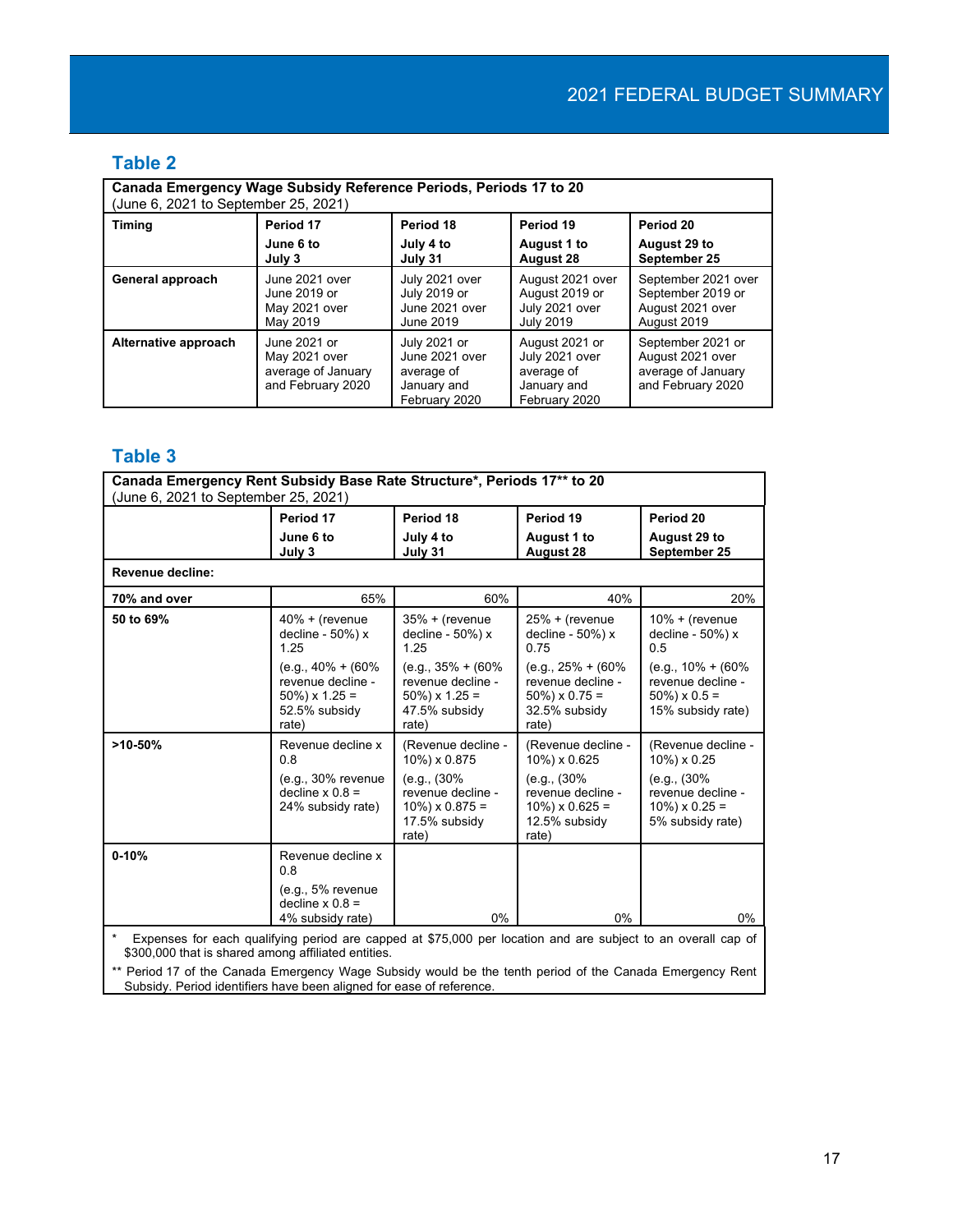# <span id="page-19-0"></span>2021 FEDERAL BUDGET SUMMARY

# **Table 4**

| Canada Recovery Hiring Program Dates Used to Calculate Incremental Remuneration, Periods 17* to 22<br>(June 6, 2021 to November 20, 2021)                                        |                                  |                                   |                                              |                                           |                                            |                                           |  |
|----------------------------------------------------------------------------------------------------------------------------------------------------------------------------------|----------------------------------|-----------------------------------|----------------------------------------------|-------------------------------------------|--------------------------------------------|-------------------------------------------|--|
| Qualifying<br>period                                                                                                                                                             | Period 17<br>June 6 to<br>July 3 | Period 18<br>July 4 to<br>July 31 | Period 19<br>August 1 to<br><b>August 28</b> | Period 20<br>August 29 to<br>September 25 | Period 21<br>September 26<br>to October 23 | Period 22<br>October 24 to<br>November 20 |  |
| March 14 to April 10, 2021<br><b>Baseline</b><br>period                                                                                                                          |                                  |                                   |                                              |                                           |                                            |                                           |  |
| * Period 17 of the Canada Emergency Wage Subsidy would be the first period of the Canada Recovery Hiring Program. Period<br>identifiers have been aligned for ease of reference. |                                  |                                   |                                              |                                           |                                            |                                           |  |

# <span id="page-19-1"></span>**Table 5**

| Canada Recovery Hiring Program Rates, Periods 17* to 22<br>(June 6, 2021 to November 20, 2021)                                                                                   |                                                                                                                                                                                                                                                               |  |  |  |  |  |  |  |
|----------------------------------------------------------------------------------------------------------------------------------------------------------------------------------|---------------------------------------------------------------------------------------------------------------------------------------------------------------------------------------------------------------------------------------------------------------|--|--|--|--|--|--|--|
|                                                                                                                                                                                  | Period 17<br>Period 19<br>Period 21<br>Period 22<br>Period 18<br>Period 20<br>September 26<br>October 24 to<br>July 4 to<br>August 29 to<br>June 6 to<br>August 1 to<br>September 25<br>to October 23<br>November 20<br>July 31<br><b>August 28</b><br>July 3 |  |  |  |  |  |  |  |
| Hiring subsidy<br>50%<br>50%<br>40%<br>30%<br>50%<br>20%<br>rate                                                                                                                 |                                                                                                                                                                                                                                                               |  |  |  |  |  |  |  |
| * Period 17 of the Canada Emergency Wage Subsidy would be the first period of the Canada Recovery Hiring Program. Period<br>identifiers have been aligned for ease of reference. |                                                                                                                                                                                                                                                               |  |  |  |  |  |  |  |

## <span id="page-19-2"></span>**Table 6**

| Canada Recovery Hiring Program Reference Periods, Periods 17* to 22<br>(June 6, 2021 to November 20, 2021)                                                                                                                                                                                                                                                                                                                                                                                                                                            |                                                   |                                                |                                                              |                                                                 |                                                                          |                                                                  |  |
|-------------------------------------------------------------------------------------------------------------------------------------------------------------------------------------------------------------------------------------------------------------------------------------------------------------------------------------------------------------------------------------------------------------------------------------------------------------------------------------------------------------------------------------------------------|---------------------------------------------------|------------------------------------------------|--------------------------------------------------------------|-----------------------------------------------------------------|--------------------------------------------------------------------------|------------------------------------------------------------------|--|
| Timing                                                                                                                                                                                                                                                                                                                                                                                                                                                                                                                                                | Period 17<br>June 6 to                            | Period 18<br>July 4 to                         | Period 19<br>August 1 to                                     | Period 20<br>August 29 to                                       | Period 21<br>September 26 to                                             | Period 22<br>October 24 to                                       |  |
|                                                                                                                                                                                                                                                                                                                                                                                                                                                                                                                                                       | July 3                                            | July 31                                        | <b>August 28</b>                                             | September 25                                                    | October 23                                                               | November 20                                                      |  |
| General                                                                                                                                                                                                                                                                                                                                                                                                                                                                                                                                               | June 2021                                         | July 2021 over                                 | August 2021                                                  | September 2021                                                  | October                                                                  | November 2021                                                    |  |
| approach                                                                                                                                                                                                                                                                                                                                                                                                                                                                                                                                              | over June<br>2019 or May<br>2021 over May<br>2019 | July 2019 or<br>June 2021<br>over June<br>2019 | over August<br>2019 or July<br>2021 over<br><b>July 2019</b> | over<br>September 2019<br>or August 2021<br>over<br>August 2019 | 2021 over<br>October 2019 or<br>September 2021<br>over<br>September 2019 | over<br>November 2019<br>or October 2021<br>over<br>October 2019 |  |
| July 2021 or<br>August 2021 or<br>September 2021<br><b>Alternative</b><br>June 2021 or<br>October 2021 or<br>November 2021<br>July 2021 over<br>or August 2021<br>May 2021 over<br>September 2021<br>or October 2021<br>June 2021<br>approach<br>average of<br>over average of<br>over average of<br>average of<br>over average of<br>over average<br>of January and<br>January and<br>January and<br>January and<br>January and<br>January and<br>February 2020<br>February 2020<br>February 2020<br>February 2020<br>February 2020<br>February 2020 |                                                   |                                                |                                                              |                                                                 |                                                                          |                                                                  |  |
| Period 17 of the Canada Emergency Wage Subsidy would be the first period of the Canada Recovery Hiring Program. Period<br>identifiers have been aligned for ease of reference.                                                                                                                                                                                                                                                                                                                                                                        |                                                   |                                                |                                                              |                                                                 |                                                                          |                                                                  |  |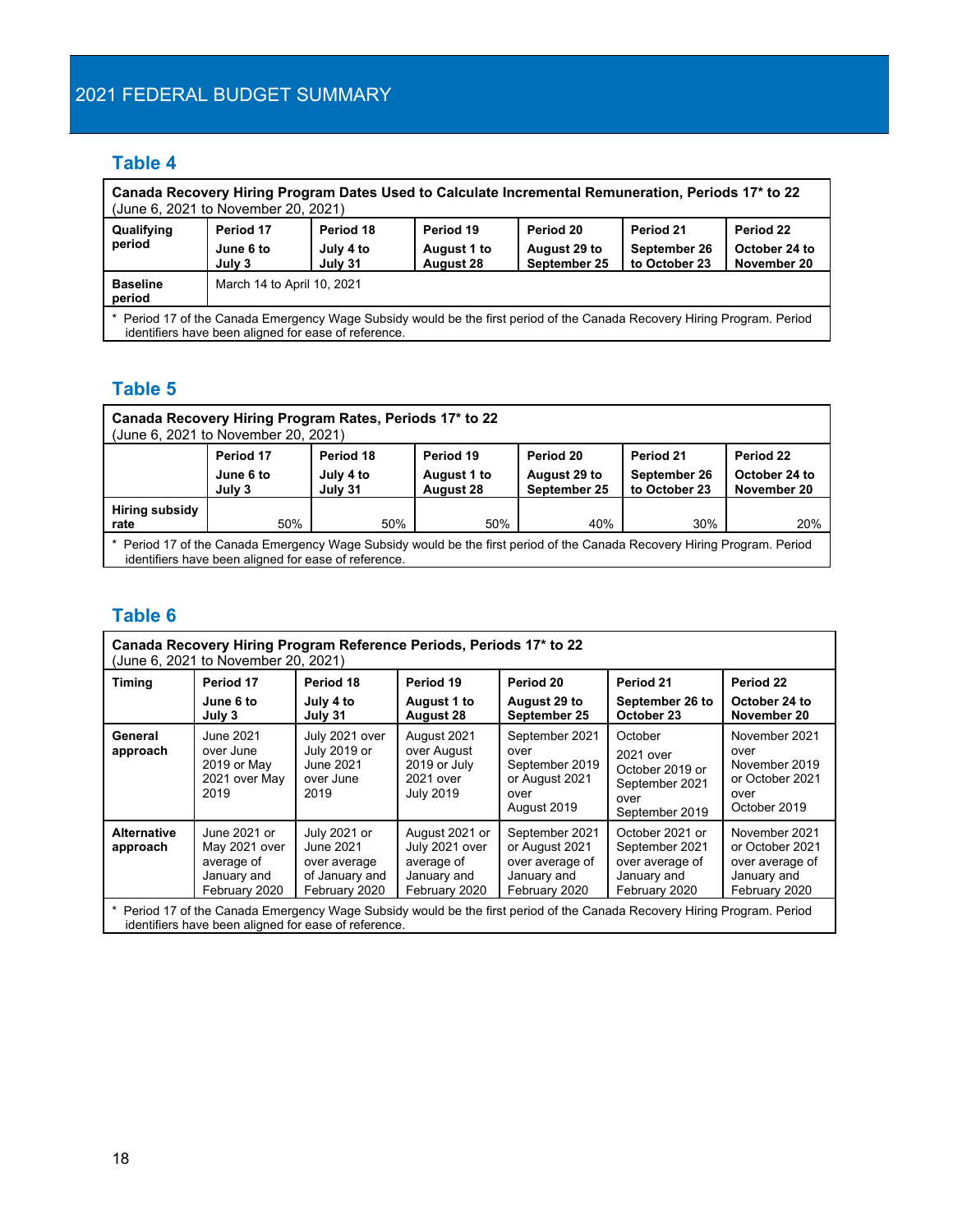# <span id="page-20-0"></span>**Table 7**

| <b>Schedule of Reduced Tax Rates</b>                                                               |              |        |        |         |               |  |
|----------------------------------------------------------------------------------------------------|--------------|--------|--------|---------|---------------|--|
| <b>Taxation years that</b><br>begin in:                                                            | 2022 to 2028 | 2029   | 2030   | 2031    | 2032 or later |  |
| <b>Reduced Tax Rate on</b><br>Income Eligible for the<br><b>Small Business</b><br><b>Deduction</b> | 4.5%         | 5.625% | 6.75%  | 7.875%  | 9%            |  |
| <b>Reduced Tax Rate on</b><br><b>Other Eligible Income</b>                                         | 7.5%         | 9.375% | 11.25% | 13.125% | 15%           |  |